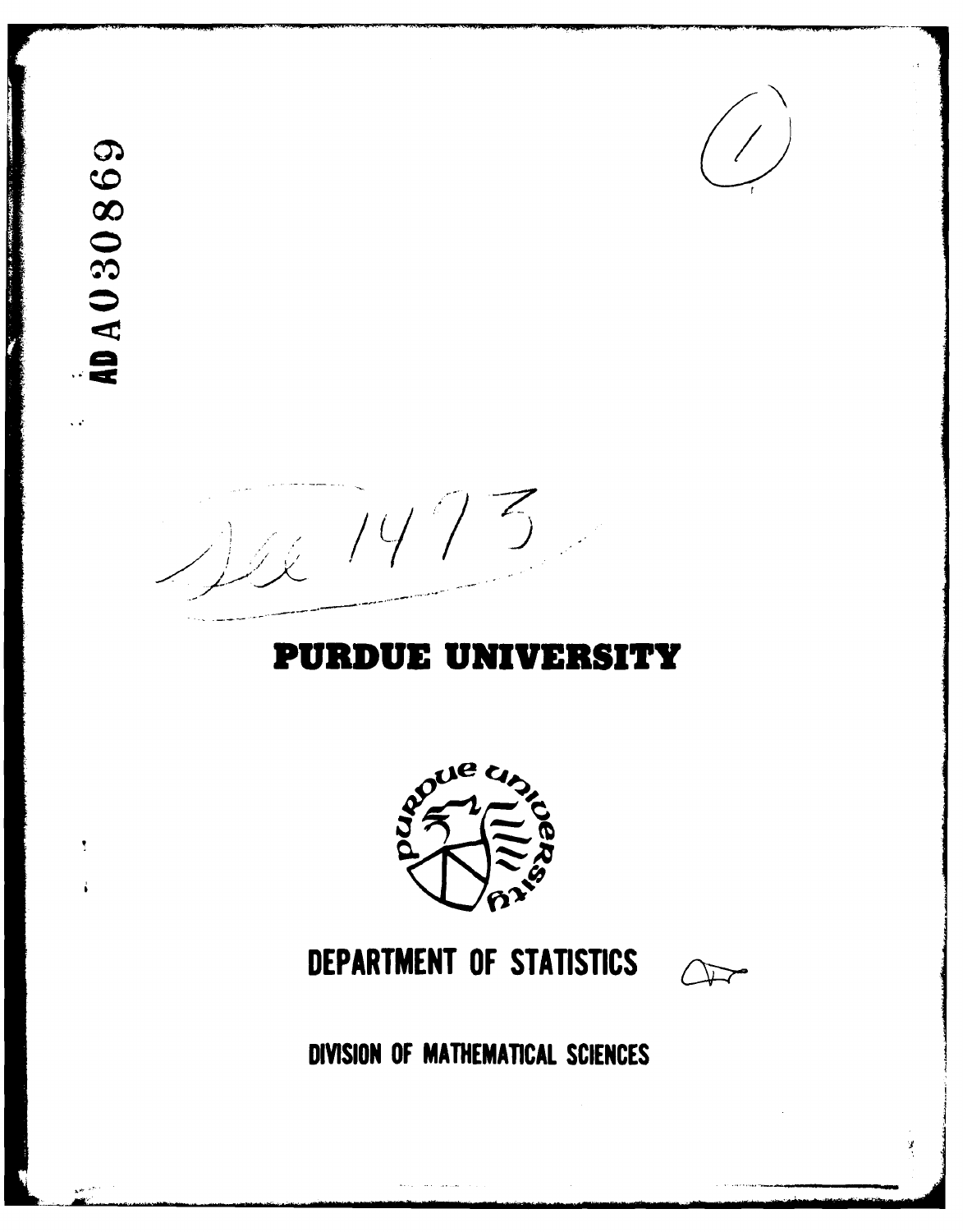### SOME MULTIPLE DECISION PROBLEMS IN ANALYSIS OF VARIANCE\*

by

Shanti S. Gupta, Purdue University and Deng-Yuan Huang, Academia Sinica, Taipei, Taiwan

> Department of Statistics Division of Mathematical Sciences Mimeograph Series #458 \*

> > July 1976

\*This research was supported by the Office of Naval Research Contracts<br>N00014-67-A-0226-0014 and N00014-75-C-0455 at Purdue University. Reproduction in whole or in part is permitted for any purpose of the United States Government.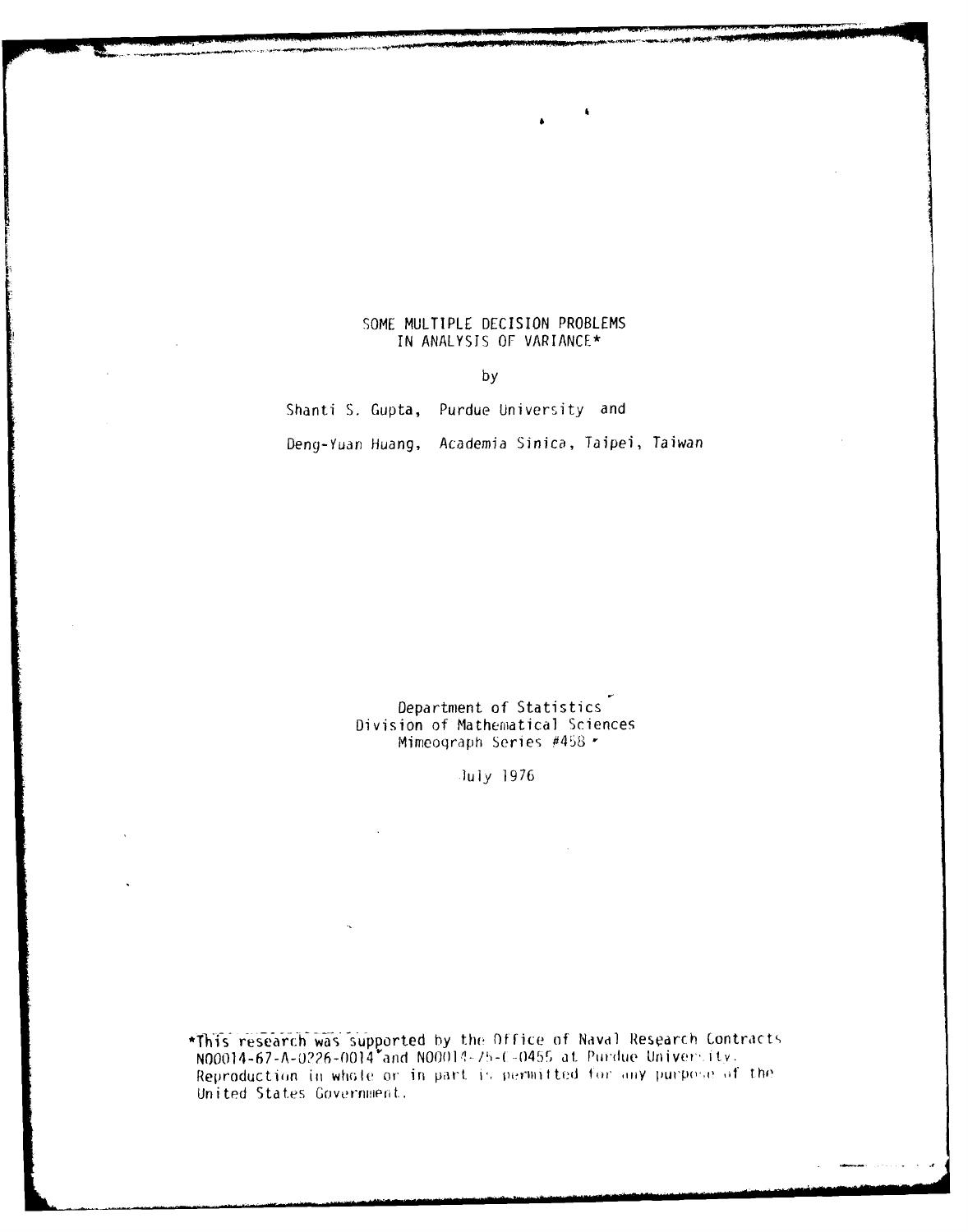#### **SOME MULTIPLE DECISION** PROBLEMS IN ANALYSIS OF VARIANCE\*

by

Shanti S. Gupta, Purdue University and Deng-Yuan Huang, Academia Sinica, Taipei, Taiwan

### **1.** Introduction

In most practical situations to which the analysis of variance tests are applied, they do not supply the information that the experimenter aims at. If, for example, in one-way ANOVA the hypothesis is rejected in actual application of the F-test, the resulting conclusion that the true means  $\theta_1, \theta_2, \ldots, \tilde{\theta}_k$  are not all equal, would by itself usually be <mark>insufficient</mark> to satisfy the experimenter. In fact his problems would begin at this staqe. The experimenter may desire to select the "best" population or a subset of the "good" populations; he may like to rank the populations in order of "goodness" or he may jike to draw some other inferences about the parameters of interest.

The extensive literature on selection and ranking procedures depends heavily on the use of independence between populations (block, treatments, etc.) in the analysis of variance. In practical applications, it is desirable to drop this assumption of independence and consider cases more general than the normal.

Our interest is to derive a method to construct locally hest (in some sense) selection procedures to select a nonempty subset of the  $k$  populations

<sup>\*</sup>This research was supported by the Office of Naval Research Contracts *NOOO14-67-A-0226*-0014 and *NOO014-75-C-0455* at Purdue University. Reproduction in whole or in part is permitted for any purpose of the United States Government.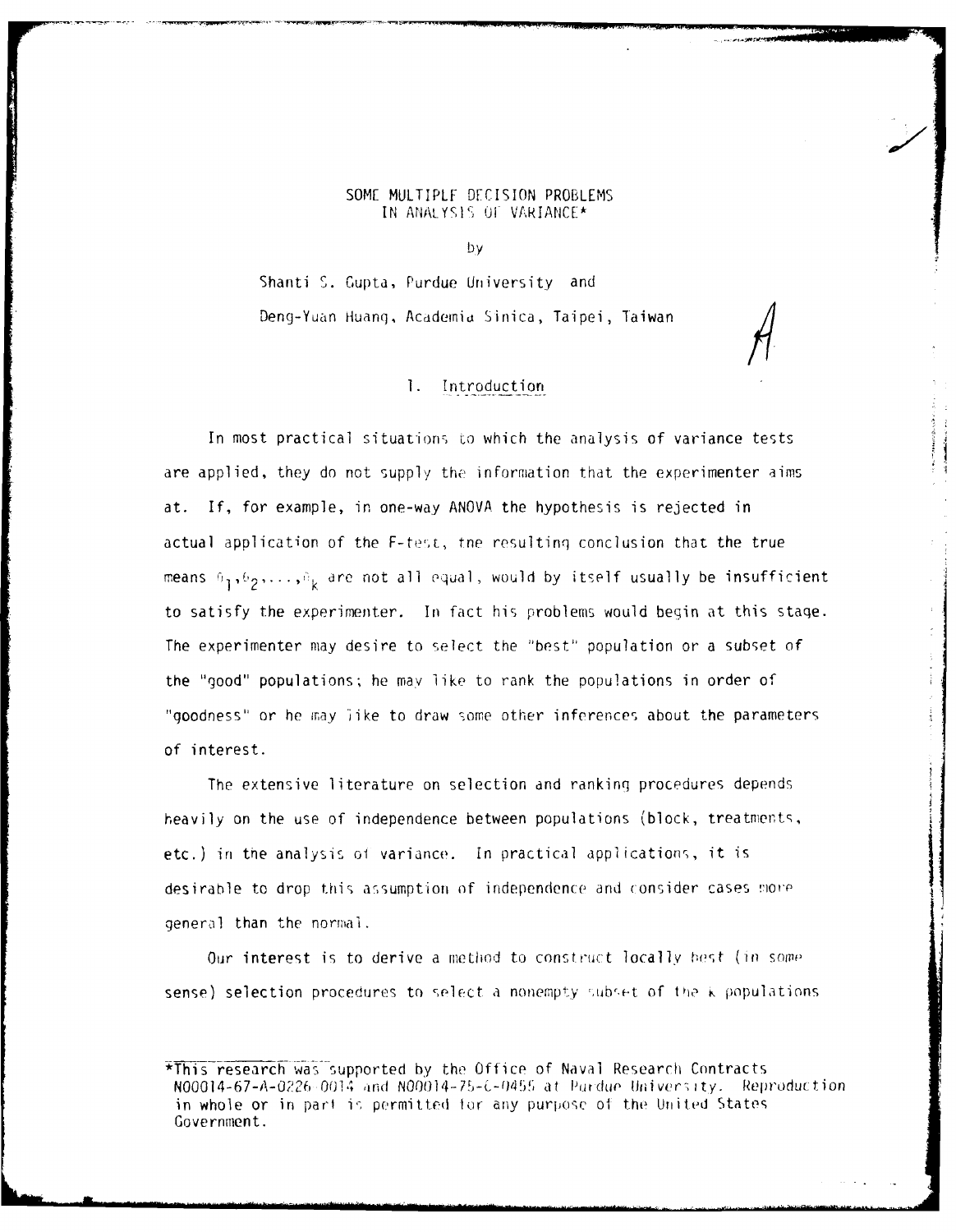containing the best population as ranked in terms of  $\theta_{\textbf{i}}$ 's (defined below) which control the size of the selected subset and maximizing the probability of selecting the best. We also consider the usual selection procedures in one way ANOVA based on the generalized least square estimates and apply the method to two way layout case. Some examples are discussed and some results on comparisons with other procedures are also considered.

## 2. Locally Best Selection Procedures

Let  $r_1, i_2, \ldots, r_k$  represent k (- 2) populations and let  $x_{i1}, \ldots, x_{in_k}$ be  $n_j$  independent random observations from  $\pi_j$ . The selection procedures will depend upon the observations through  $\mathsf{T}_{\mathbf{i} \, \mathbf{j}}$  which are defined as follows.

Let  $T_{ij} = T(x_{i1},...,x_{in_j}:x_{j1},...,x_{in_j})$  be based on the  $n_i$  and  $n_j$ observations from  $\mathbb{F}_j$  and  $\mathbb{F}_j$  (i,j  $: 1, 2, ..., k$ ), respectively. In a given problem the function I is so chosen as to indicate the differences between the populations in a reasonable way. For example, if the observations drawn from  $r_{\hat{\mathbf{i}}}$  are normally distributed with unknown mean  $\theta_{\hat{\mathbf{i}}}, (1 \leq \hat{\mathbf{i}} \leq k)$ , and known variance  $\overline{\mathbb{C}}$ , a choice of  $T_{i,j}$  might be  $\overline{X}_i - \overline{X}_j$ , where  $\bar{x}_j = \frac{1}{n_j} \sum_{i=1}^r x_{i,j}$  and  $\bar{x}_j = \frac{1}{n_j} \sum_{i=1}^{n_j} x_{j,i}$ . Now we assume that  $T_{ij}$  has a joint probability density function  $g_{\dagger}$  (.) depending on the parameter  $\tau_{ij}$  and assume that  $\tau_{ij}$ 's are known. Usually  $T_{ij}$ 's are chosen to obtain both sufficient and maximal invariant statistics for  $\tau_{j,j}$ 's. Let  $\tau_j = \min_{\substack{j \to i \ j \neq i}} \tau_{j,j}$ . Returning to the above normal means problem, we find that  $\tau_{ij} = \theta_i^{-1} \theta_j^{-1}$  and  $\tau_{\mathbf{i}} = \sigma_{\mathbf{i}} \star \sigma_{\mathbf{[}k\mathbf{]}}$  for  $\sigma_{\mathbf{i}} \leftarrow \sigma_{\mathbf{[}k\mathbf{]}}$  and  $\tau_{\mathbf{i}} \neq \sigma_{\mathbf{i}} \star \sigma_{\mathbf{i}}$  for  $\sigma_{\mathbf{i}} \neq \sigma_{\mathbf{[}k\mathbf{]}}$ , where  $^{0}[1]$   $\cdots$   $^{0}[k]$ 

A population is said to be best if  $\tau_{\mathbf{i}} = \frac{\text{max}}{1 + \mathbf{j} + \mathbf{k}}$  (i). For the above normal means example,  $\frac{1}{4}$  is best if  $\frac{1}{4}$  and in this case  $\frac{1}{11}$  = 0 and  $\mathfrak{t}_{\mathbf{i}} = \theta[k]^{\#} [k+1]^{\ast}$ 

 $\overline{c}$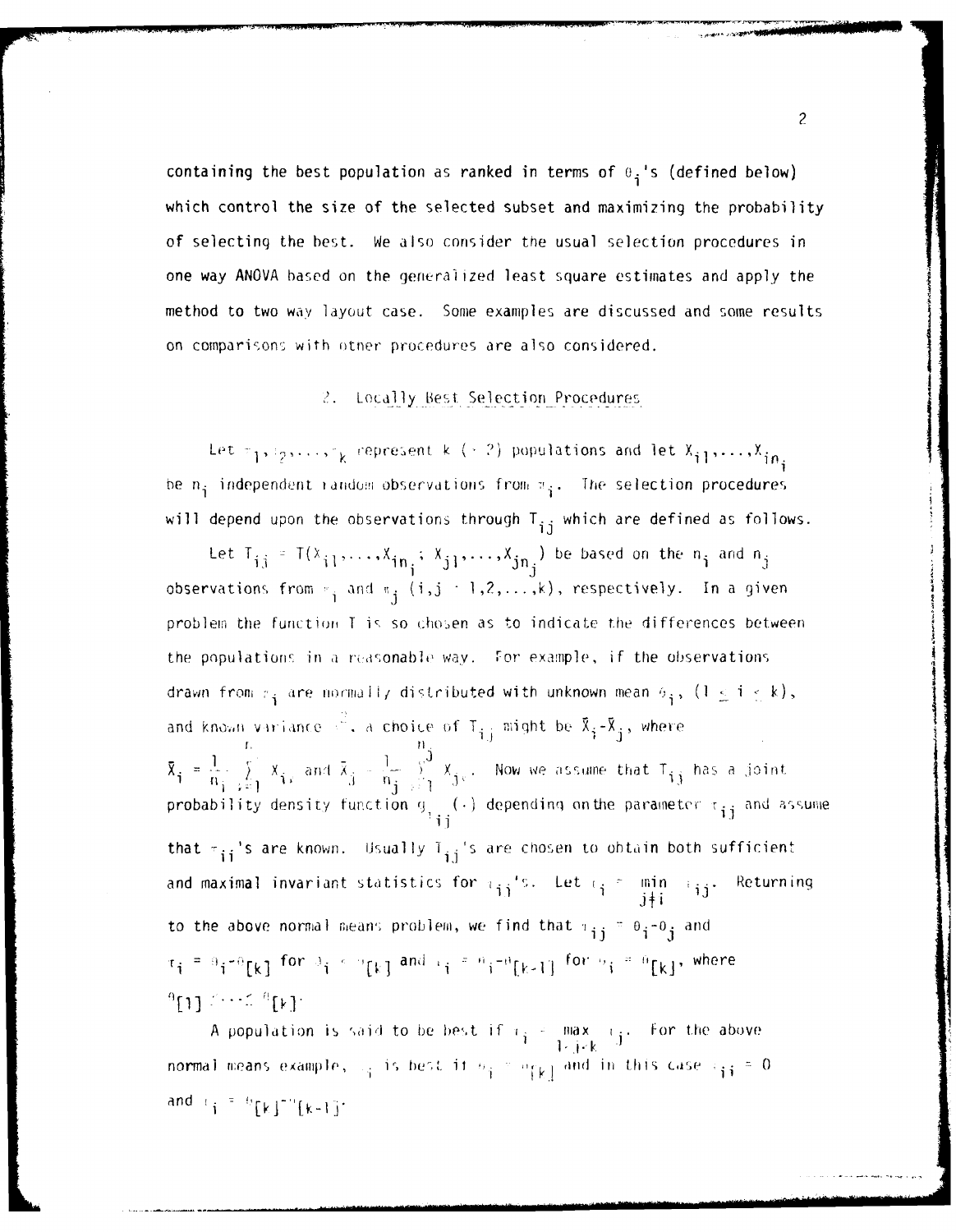Let  $\xi_{\mathbf{i}} = (\tau_{\mathbf{i},\mathbf{j}} | 1 \leq j \leq k$ ,  $j \neq i$ ),  $\xi_{\mathbf{i}}^{\mathbf{i}} = (\tau_{\mathbf{i},k} | \tau_{\mathbf{i},k} = \tau_{\mathbf{i},\mathbf{i}}, 1 \leq k \leq k$ ,  $k \neq i$ ) and  $z_i = (z_{i,i} | 1 \leq i \leq k, j \neq i)$  are all k-1 dimensional vectors. Assume that the joint density of  $T_{ij}$ ,  $j = 1, 2, ..., k$ ,  $j \neq i$ , is  $f_{\frac{r}{2}i}(\frac{z}{2i})$ ,  $1 \leq i \leq k$ , (with respect to some *n*-finite measure  $\mu$ ). Let  $\delta_i$  be the probability of selecting  $\pi_i$ ,

$$
S_{r} = \{\delta: \ \delta = (\delta_{1}, \ldots, \delta_{k}), \ \sum_{i=1}^{k} \int \delta_{i}(z_{i}) f_{\delta_{i}(z_{i}) d\mu}(z_{i}) \leq r\}
$$

and

$$
S_{r}^{i} = \{\delta : \delta = (\delta_{1}, \ldots, \delta_{k}), \ \ \sum_{i=1}^{k} \int \delta_{i}(\xi_{i}) f_{\xi_{i}}(\xi_{i}) d\mu(\xi_{i}) = r\}.
$$

**Theorem:** Let  $\delta^0 = (\delta_1^0, \ldots, \delta_k^0) \in S_r^+$  be defined by

$$
\delta_i^0(z_i) = \begin{cases}\n1 & \text{if } \min_{j \neq j \leq k} \frac{\partial}{\partial z_{i,j}} f_{\zeta_j}(z_i)|_{\zeta_j^1} > cf_{\zeta_j^1}(z_i), \\
0 < \end{cases}
$$

Then **6 o** maximizesi~ min Pl'i(zi;"- **f'-(zi)l** d ,(zi) among all rules  $E \in S_{\mathbf{r}}$ ,  $\delta^0$  is called a locally best procedure in this sense.

Proof. For any  $S \in S_p$ ,

$$
\frac{k}{i+1} \int_{\mathbb{R}^2} \int_{\mathbb{R}^2} \frac{z_i}{i+1} \sin \frac{z_i^2}{i+1} + \frac{z_i}{i+1} \int_{\mathbb{R}^2} \frac{z_i}{i+1} \sin \frac{z_i}{i+1} + \frac{z_i}{i+1} \int_{\mathbb{R}^2} \frac{z_i}{i+1} \sin \frac{z_i}{i+1} + \frac{z_i}{i+1} \int_{\mathbb{R}^2} \frac{z_i}{i+1} \sin \frac{z_i}{i+1} + \frac{z_i}{i+1} \int_{\mathbb{R}^2} \frac{z_i}{i+1} \prod_{i=1}^2 \frac{z_i}{i+1} \prod_{i=1}^2 \frac{z_i}{i+1} \prod_{i=1}^2 \frac{z_i}{i+1} \int_{\mathbb{R}^2} \frac{z_i}{i+1} \int_{\mathbb{R}^2} \frac{z_i}{i+1} \int_{\mathbb{R}^2} \frac{z_i}{i+1} \int_{\mathbb{R}^2} \frac{z_i}{i+1} \int_{\mathbb{R}^2} \frac{z_i}{i+1} \int_{\mathbb{R}^2} \frac{z_i}{i+1} \int_{\mathbb{R}^2} \frac{z_i}{i+1} \int_{\mathbb{R}^2} \frac{z_i}{i+1} \int_{\mathbb{R}^2} \frac{z_i}{i+1} \int_{\mathbb{R}^2} \frac{z_i}{i+1} \int_{\mathbb{R}^2} \frac{z_i}{i+1} \int_{\mathbb{R}^2} \frac{z_i}{i+1} \int_{\mathbb{R}^2} \frac{z_i}{i+1} \int_{\mathbb{R}^2} \frac{z_i}{i+1} \int_{\mathbb{R}^2} \frac{z_i}{i+1} \int_{\mathbb{R}^2} \frac{z_i}{i+1} \int_{\mathbb{R}^2} \frac{z_i}{i+1} \int_{\mathbb{R}^2} \frac{z_i}{i+1} \int_{\mathbb{R}^2} \frac{z_i}{i+1} \int_{\mathbb{R}^2} \frac{z_i}{i+1} \int_{\mathbb{R}^2} \frac{z_i}{i+1} \int_{\mathbb{R}^2} \frac{z_i
$$

This proof is complete.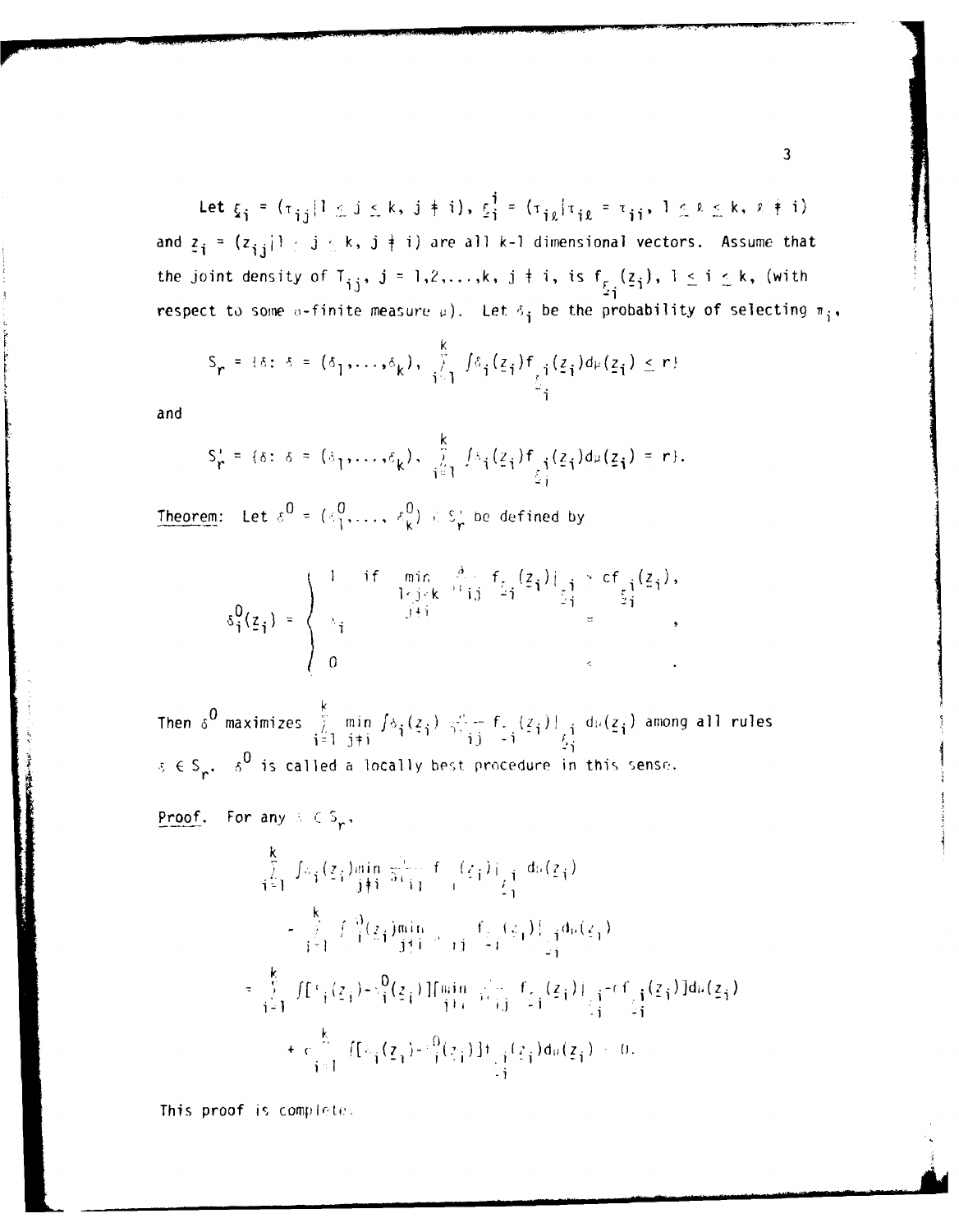Example: Let  $g_{\theta}(\underline{x}) = \frac{k}{j-1} g_{\theta}(\overline{x}_i)$ , where  $g_{\theta}(\overline{x}_i) = \frac{\sqrt{n}}{\sqrt{2\pi}} e^{-\frac{n}{2} (\overline{x}_i - \theta_i)^2}$ . Let  $\tau_{ij} = e_i - r_{j}, 1 \leq j \leq k, j \neq i, \tau_{ij} = 0, \text{ and } Z_{ij} = \bar{X}_i - \bar{X}_j, j \neq i.$  We know that a maximal invariant under a group G is  $T_j = (\overline{X}_j - \overline{X}_1, ..., \overline{X}_j - \overline{X}_k)$  where G is the group of transformations

$$
9\overline{z}_1 = (z_{11} + c, ..., z_{1k} + c), -\cdots < c - \infty,
$$

which, in the parameter space, induces the transformations  $\bar{q} + i j = i j + c$ .

Since  $\mathbb{E}(\mathbf{k-1})\times(\mathbf{k-1}) = \frac{1}{n}(\frac{?}{1+\frac{?}{2}})$  is the covariance matrix of  $\mathbb{Z}_{ij}$ 's. We know that D is positive definite, and

$$
m^{-1} = \frac{n}{k} \left( \begin{array}{ccc} k-1 & & & & -1 \\ & k-1 & & & -1 \\ & & \ddots & & \\ & & & k-1 \end{array} \right)
$$

Hence

$$
f_{\frac{1}{2}i}(z_i) = (2\pi)^{-\frac{k-1}{2}} |z|^{-\frac{3}{2}} \exp\{(-\frac{n}{k}) [((k-1)(z_{i1}-\frac{1}{2}i))^2 - (z_{i1}-\frac{1}{2}i)(z_{i2}-\frac{1}{2}i)^2]
$$
  
\n
$$
= ... - (z_{i1}-\frac{1}{2}i(k-1))^2 (z_{ik}-\frac{1}{2}i)(z_{ik}-\frac{1}{2}i)(z_{ik}-\frac{1}{2}i)(z_{ik}-\frac{1}{2}i)(z_{ik}-\frac{1}{2}i)(z_{ik}-\frac{1}{2}i)(z_{ik}-\frac{1}{2}i)(z_{ik}-\frac{1}{2}i)(z_{ik}-\frac{1}{2}i)(z_{ik}-\frac{1}{2}i)(z_{ik}-\frac{1}{2}i)(z_{ik}-\frac{1}{2}i)(z_{ik}-\frac{1}{2}i)(z_{ik}-\frac{1}{2}i)(z_{ik}-\frac{1}{2}i)(z_{ik}-\frac{1}{2}i)(z_{ik}-\frac{1}{2}i)(z_{ik}-\frac{1}{2}i)(z_{ik}-\frac{1}{2}i)(z_{ik}-\frac{1}{2}i)(z_{ik}-\frac{1}{2}i)(z_{ik}-\frac{1}{2}i)(z_{ik}-\frac{1}{2}i)(z_{ik}-\frac{1}{2}i)(z_{ik}-\frac{1}{2}i)(z_{ik}-\frac{1}{2}i)(z_{ik}-\frac{1}{2}i)(z_{ik}-\frac{1}{2}i)(z_{ik}-\frac{1}{2}i)(z_{ik}-\frac{1}{2}i)(z_{ik}-\frac{1}{2}i)(z_{ik}-\frac{1}{2}i)(z_{ik}-\frac{1}{2}i)(z_{ik}-\frac{1}{2}i)(z_{ik}-\frac{1}{2}i)(z_{ik}-\frac{1}{2}i)(z_{ik}-\frac{1}{2}i)(z_{ik}-\frac{1}{2}i)(z_{ik}-\frac{1}{2}i)(z_{ik}-\frac{1}{2}i)(z_{ik}-\frac{1}{2}i)(z_{ik}-\frac{1}{2}i)(z_{ik}-\frac{1}{2}i)(z_{ik}-\frac{1}{2}i)(z_{ik}-\frac{1}{2}i)(z_{ik}-\frac{1}{2}i)(z_{ik}-\frac{1}{2}i)(z_{ik}-\frac{1}{2
$$

Thus

$$
\frac{3}{3^{2}+1} f_{\frac{5}{4}}(z_{1})|_{\frac{1}{2}i} = (2i)^{-\frac{k-1}{2}} |y|^{-\frac{3}{2}} \exp\left(-\frac{n}{k}\right) [((k-1)z_{1}^{2}]
$$
  
\n
$$
-z_{11}z_{12} - \dots - z_{11}z_{1k}) + \dots + (-z_{11}z_{1k} - \dots - z_{1(k-1)}z_{1k}) + (-2z_{11} - \dots - 2z_{1(j-1)} + 2(k-1)z_{1j} - 2z_{1(j+1)} - \dots - 2z_{1k}).
$$

Hence

 $\overline{4}$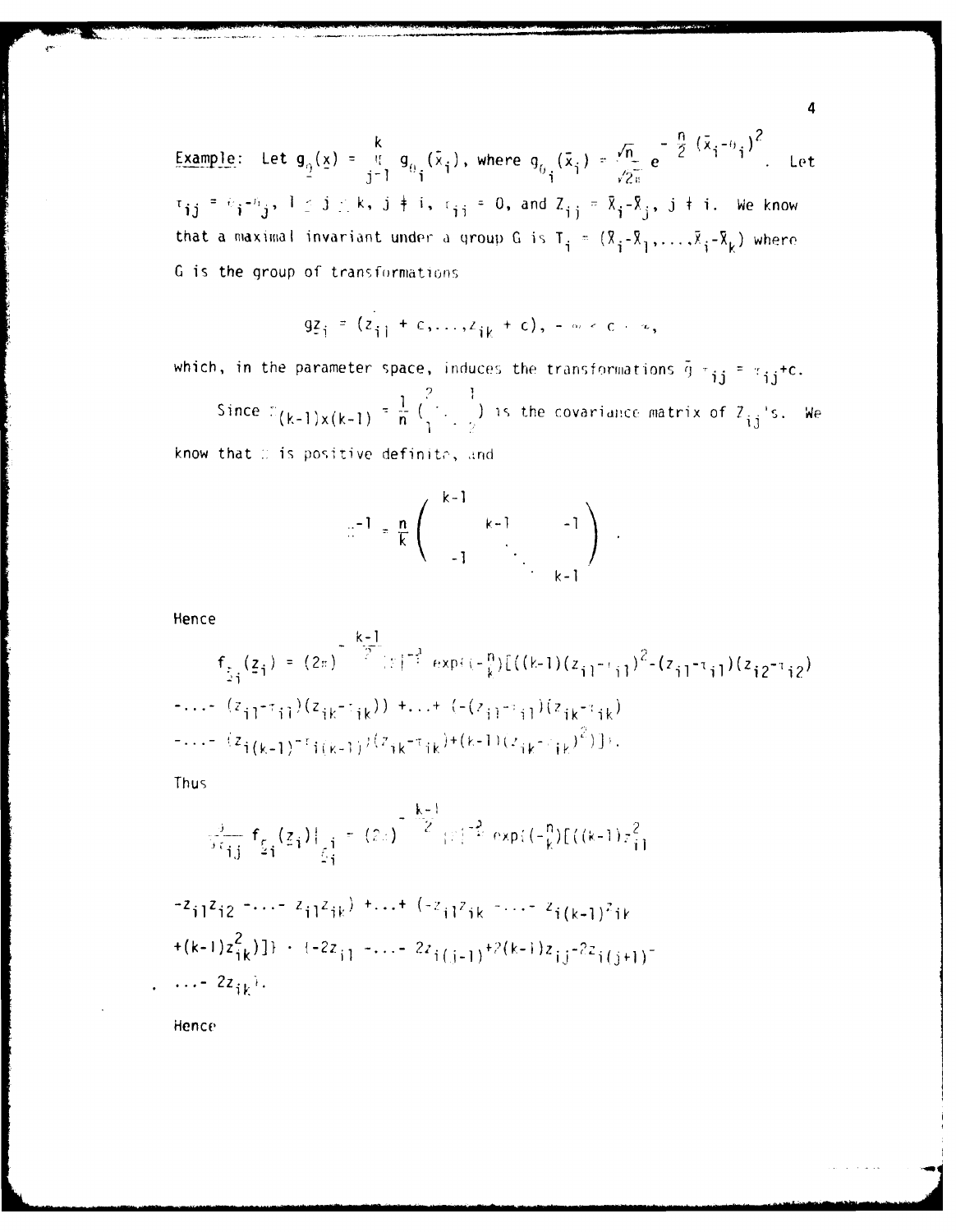$$
\delta_{i}^{0}(\underline{z}_{i}) = \begin{cases}\n1 & \text{if } \min_{j \neq i} [-\sum_{k=1}^{k} Z_{i,k} + (k-1)z_{i,j}] \geq c, \\
0 & \text{if } \sum_{k=1}^{k} Z_{i,k} + (k-1)z_{i,j} & \text{if } \sum_{k=1}^{k} C_{i,k}.\n\end{cases}
$$

$$
x_1^0(\underline{z}_1) = \begin{cases} 1 & \text{if } \max_{j \in [k]} \bar{x}_j < \frac{1}{k} \sum_{j=1}^k x_j - c, \\ & j \neq i \\ 0 & \text{if } i \end{cases}
$$

#### $3.$ Usual Approach to Selection Problems in One Way Layout

Let  $\pi_1, \pi_2, \ldots, \pi_k$  be k populations. Let  $x_{j1}, \ldots, x_{in_j}$  denote  $n_j$ independent observations from the ith population  $\mathbb{F}_i$ . Let the joint density of  $x_{11},...,x_{1n_1},x_{21},...,x_{2n_2},...,x_{k1},...,x_{kn_k}$  be of the following form:

(3.1) 
$$
\eta_1 = \frac{1}{4!} \left( \frac{4(3+1)}{2!} \right)^{1/2} \left( \frac{x+2}{2!} \right)
$$
  
where 
$$
s' = (x_{11}, \dots, x_{1,n_1}; \dots; x_{k1}, \dots, x_{kn_k}), \quad s' = (a_1, \dots, a_1; \dots; a_k, \dots, a_k)
$$

. It a known pullitive definite matrix and  $\mathsf{c}_{\mathsf{k}}$  is determined such that and  $(3.1)$  is a density.

Let  $u = \{u^1, u^2, \ldots, u_k\}$  and also, let



or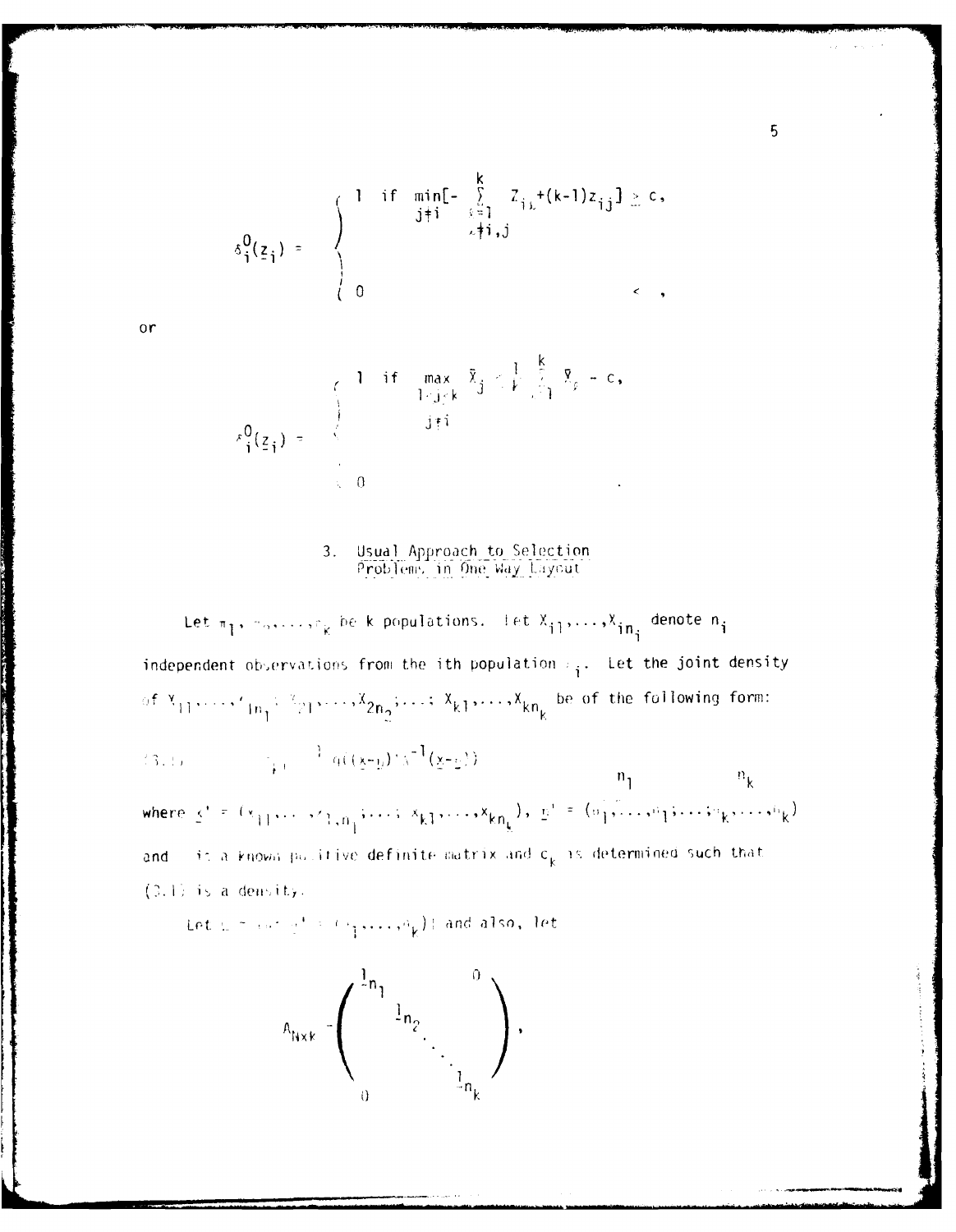k where  $\mathbf{l}_{n}^{\dagger} = (1, \ldots, 1)$  with  $n_i$  components and  $\int_{a}^{n} n_i = N \ge k$ .

We consider the analysis of variance problem in a one way layout; let

$$
x_{ij} = a_i + e_{ij}, \quad j = 1, \ldots, n_i; \quad i = 1, \ldots, k
$$

which is in the form of the general linear model

$$
\underline{x} = A_0 + \underline{e},
$$

where  $e' = (e_{11}, \ldots, e_{1n_1}; \ldots; e_{k1}, \ldots, e_{kn_k})$  with var( $e$ ) =  $\Lambda$ .

We know that the generalized least square estimator of  $\theta$  is

$$
\hat{p} = (A^T A^{-1} A)^{-1} A^T A^{-1} \underline{y} = \begin{pmatrix} y_1 \\ \vdots \\ y_k \end{pmatrix} = \underline{y}.
$$

Since  $\hat{\theta} = Bx$ ,  $B = (A^T A^{-T}A)^{-1}A^T A^{-T}$ , the joint density of  $Y' = (Y_1, \ldots, Y_k)$ is of the form

(3.2) 
$$
b_k |\Lambda_1|^{-\frac{3}{2p}} h((\gamma - \underline{\theta})^{\frac{1}{2}} \Lambda_1^{-1}(\gamma - \underline{\theta}))
$$

where  $A_1 = BAB' = (\sigma_{ij}).$ 

The ordered  $\sigma_j$ 's are denoted by  $\sigma_{[1]}$   $\sim$ ... "[k]. It is assumed that there is no prior knowledge of the correct pairing of the ordered and the unordered  $\theta_i$ 's. Let us denote by  $\pi_{(i)}$  the population (unknown) associated with  $\theta_{[i]}$ ,  $i = 1, 2, ..., k$ . Our goal is to select a non-empty subset of the k populations so as to include the population associated with  $0_{\lceil k \rceil}$ . Defining any such selection as a correct selection, we wish to define a procedure R so that  $P(CS|R)$ , the probability of a correct selection, is at least a **preassigned number**  $P^{\star}(\frac{1}{k} - P^{\star} \ge 1)$ **. We will refer to this requirement as** the P\*-condition. We propose the following rule R based on  $Y_i$ ,  $I \leq i \leq k$ .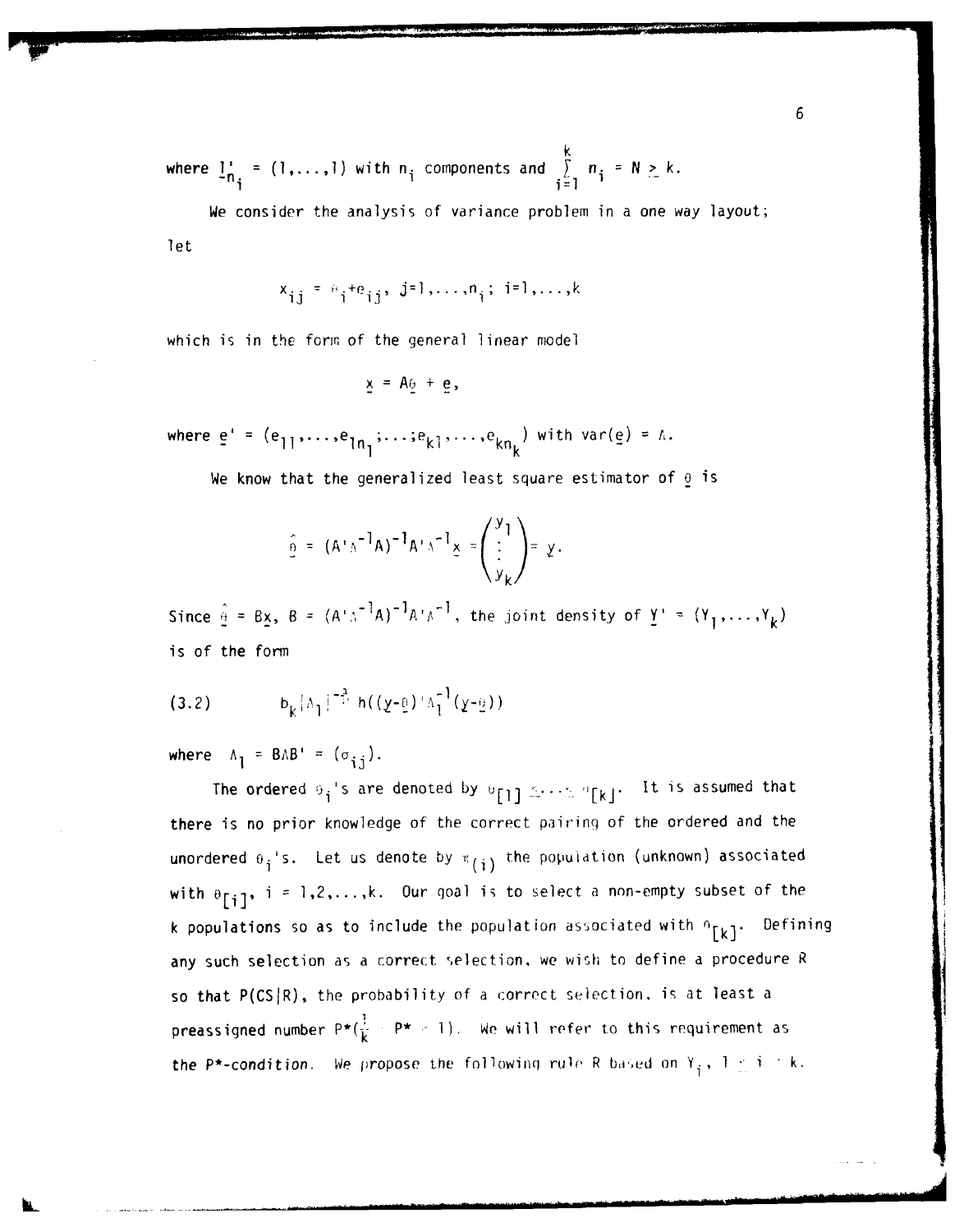$R:$  Retain  $\pi_{\hat{A}}$  in the selected subset if and only if

$$
Y_{\mathbf{i}} = \max_{1 \leq \mathbf{j} \leq \mathbf{k}} (Y_{\mathbf{j}} - c \sqrt{c_{\mathbf{i}}} \frac{1}{\mathbf{i}} \frac{1}{1} \frac{1}{2} \frac{1}{\mathbf{i}} \frac{1}{\mathbf{j}} \frac{1}{2} \frac{1}{\mathbf{i}} \frac{1}{\mathbf{j}}),
$$

where  $c = c(k, P^*; n_j, \sigma_{j,j}, l \cdot j, j \cdot k) > 0$  is chosen so as to satisfy the P\*-condition.

Let  $Y_{(i)}$  and  $\sigma_{(i)(i)}$  denote the observation and the variance associated with the population  $\mathbf{p}_{(i)}$  with mean  $\theta_{[i]}$ ,  $i = 1,2,...,k$ . Of course, both  $Y_{(i)}$  and  $J_{(i)(i)}$  are unknown as in  $J_{(i)(j)}$ , the covariance of  $Y_{(i)}$  and  $Y_{(j)}$ . Thus

**7**

$$
(3.3) \quad P(CS|R) = P(Y_{(k)} \leq \max_{1 \leq j \leq k} (Y_{(j)})^{-C\sqrt{\sigma}}(k)(k)^{+\sigma}(j)(j)^{-2\sigma}(k)(j))
$$
  

$$
= P(Z_{jk} \leq C^{+}(\sigma_{[k]^{-1}}[j])^{(\sigma}(k)(k)^{+\sigma}(j)(j)^{-2\sigma}(k)(j))^{-\frac{3}{2}}, 1 \leq j \leq k-1),
$$

where for  $x$ ,  $1 \le x \le k$ , we define

$$
(3.4) \quad Z_{r\ell} = (Y_{(r)}^{-Y}(\epsilon)^{-9} [r]^{+6} [\epsilon]^{16} (r) (r)^{+6} (\epsilon) (\epsilon)^{-20} (r) (\epsilon)^{-\frac{3}{2}},
$$
  
for  $r = 1, 2, ..., k, r + \epsilon$ .

Let  $Z_{\hat{y}} = Y A_{\hat{y}}$ , where  $Z_{\hat{y}} = (Z_{\hat{r}\hat{y}}: r = 1, 2, ..., k, r \neq \hat{z})$  and  $Y = (Y_{(1)} - \theta_{[1]}, \ldots, Y_{(k)} - \theta_{[k]})$ .

The matrix  $A_f$  with k rows and (k-1) columns is defined as follows:

Let 
$$
\alpha_{\text{ref}} = (c_{(r)(r)}^{+}c_{(r)(r)}^{-2\sigma}(r)(x))^{-\frac{3}{2}}, 1 \leq r, \lambda \leq k, r \neq k;
$$

$$
(3.5) \quad A_{\lambda} = \begin{bmatrix} a_{1\lambda} & 0 & \cdots & 0 & 0 & \vdots & 0 \\ 0 & a_{2\lambda} & \cdots & & & & \vdots \\ \vdots & 0 & & & & & \vdots \\ 0 & 0 & & & & a_{\lambda-1,\lambda} & 0 & \vdots \\ a_{1\lambda} & a_{2\lambda} & \cdots & a_{\lambda-1,\lambda} & a_{\lambda+1,\lambda} & \vdots \\ 0 & 0 & & & 0 & a_{\lambda+1,\lambda} & \vdots \\ 0 & 0 & & & & 0 & \vdots \\ 0 & 0 & & & & 0 & \vdots \\ 0 & 0 & & & & 0 & \vdots \\ 0 & 0 & & & & & a_{\lambda,\lambda} \end{bmatrix}
$$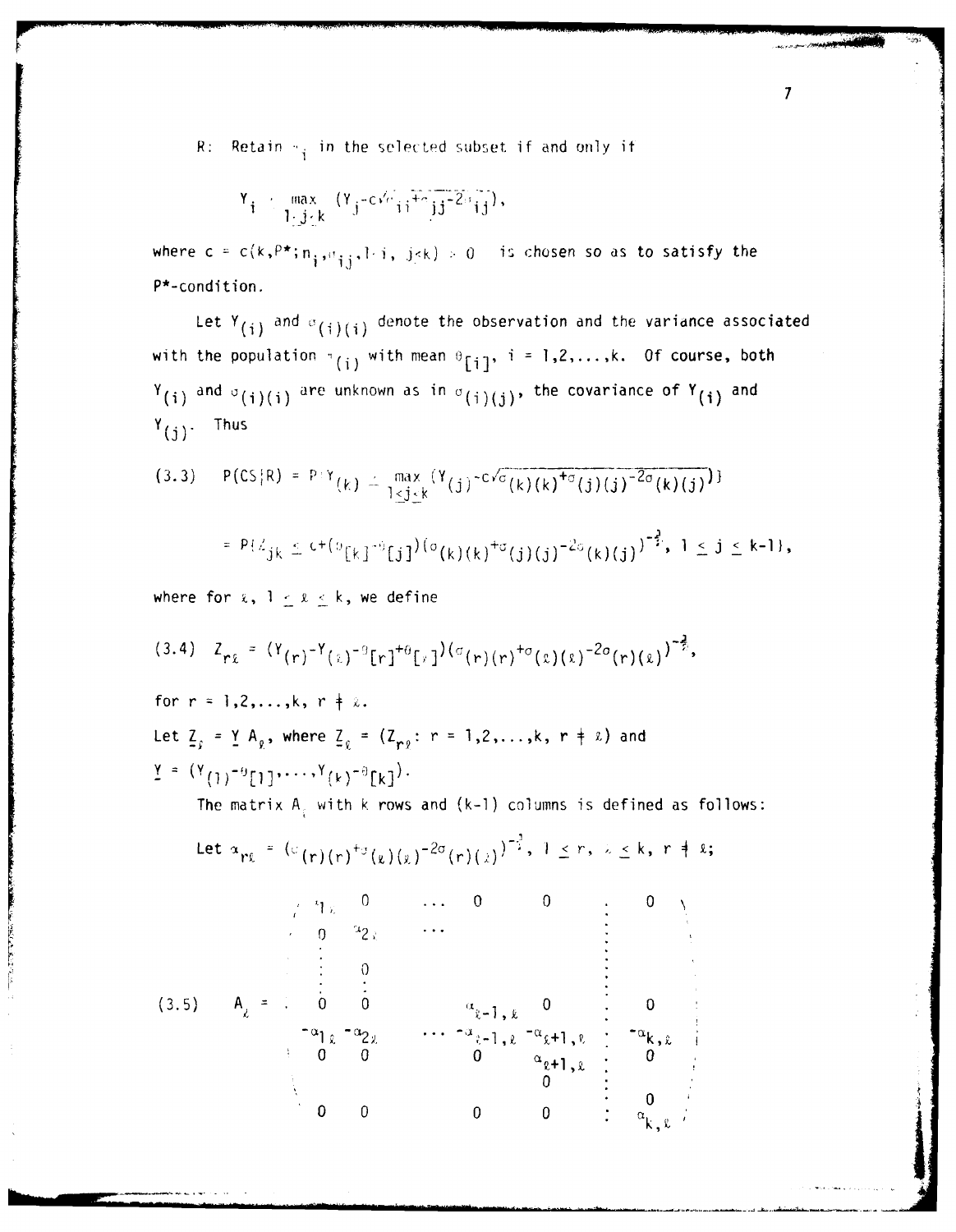and  $\Sigma_1 = (\sigma_{(i)(i)}).$ 

Since  $A_{\varrho}^{\dagger} \Sigma_1 A_{\varrho} = (p_{1,i}^{(2)})$ , i, j = 1,2,...,k; i, j  $\dagger$   $\ell$ , for  $1 \leq \ell \leq k$  and  $A_{\varrho}$  is of rank k-1, hence the joint density of  $\zeta_{\chi}$  is

$$
(3.6) \t x_{\epsilon}(z_{\epsilon}) = a_{k} |A_{k}^{\dagger} \Sigma_{1} A_{k}|^{-\frac{3}{2}} f(z_{k}^{\dagger} (A_{k}^{\dagger} \Sigma_{1} A_{k})^{-1} \Sigma_{k}).
$$

For any given association between  $(o_{i,j}, i, j=1,2,...,k)$  and  $(\sigma_{(i)(j)}; i,j = 1,2,...,k)$  we can see from (3.3) that the infimum of P(CS|R) is attained when  $\binom{n}{1}$  = ...=  $\binom{n}{k}$ . Honco

(3.7) 
$$
\inf_{\theta \in \mathbb{R}} P(CS|R) = \min_{1 \leq i \leq k} P(T_{r_{i}} \leq c, r=1,2,...,k,r \neq i; \{\rho_{ij}^{(\lambda)}\}\}.
$$
  
For  $\epsilon < k$ , let  $r_{ij}^{\delta}$  be such that

(i) 
$$
r_{ij}^{\xi} \geq \kappa_{ij}^{k}
$$
, i, j $\neq \xi$ , i, j $\neq k$ ;

 $(3.8)$ 

(ii) 
$$
\kappa_{ij}^{\lambda} \ge \kappa_{i,j}^{k}
$$
,  $j=1,2,\ldots,k$ ;  $j \neq k$ ,  $k$ ,

and for any  $\lambda$ ,  $(1 \leq \lambda \leq k)$ , there exists an m,  $(1 \leq m \leq k)$ , such that for any i, j, i, j=1,2,...,k, i, j+2, i+j,

$$
\kappa_{1,j}^{(\kappa)} = \rho_{r,s}^{(m)}
$$

for some r, s,  $r \nmid s$ , r,  $s \nmid m$ , r,  $s = 1, 2, ..., k$ .

Lemma [3]. If  $\underline{x}^1 = (x_1, ..., x_p)$  has density  $|z|^{-\frac{1}{2}}f(\underline{x}^1\overline{z}^{-1}\underline{x})$ , then for any two positive definite (symmetric) pxp matrices  $r_1 + (r_{ij})$  and  $r_2 = (q_{ij})$ such that  $r_{ij} = \sigma_{ij}$ ,  $1 \leq i \leq p$  and  $r_{ij} \geq \sigma_{ij}$ ,  $1 \leq i < j \leq p$ ,

$$
\mathsf{P}_{\Gamma_1}\{x_1\leq \cdots, x_p\leq \epsilon_p\}\geq \mathsf{P}_{\Gamma_2}(x_1\leq \epsilon_1,\ldots,x_p\leq \epsilon_p\}
$$

for any real numbers  $\ell_1, \ldots, \ell_p$ .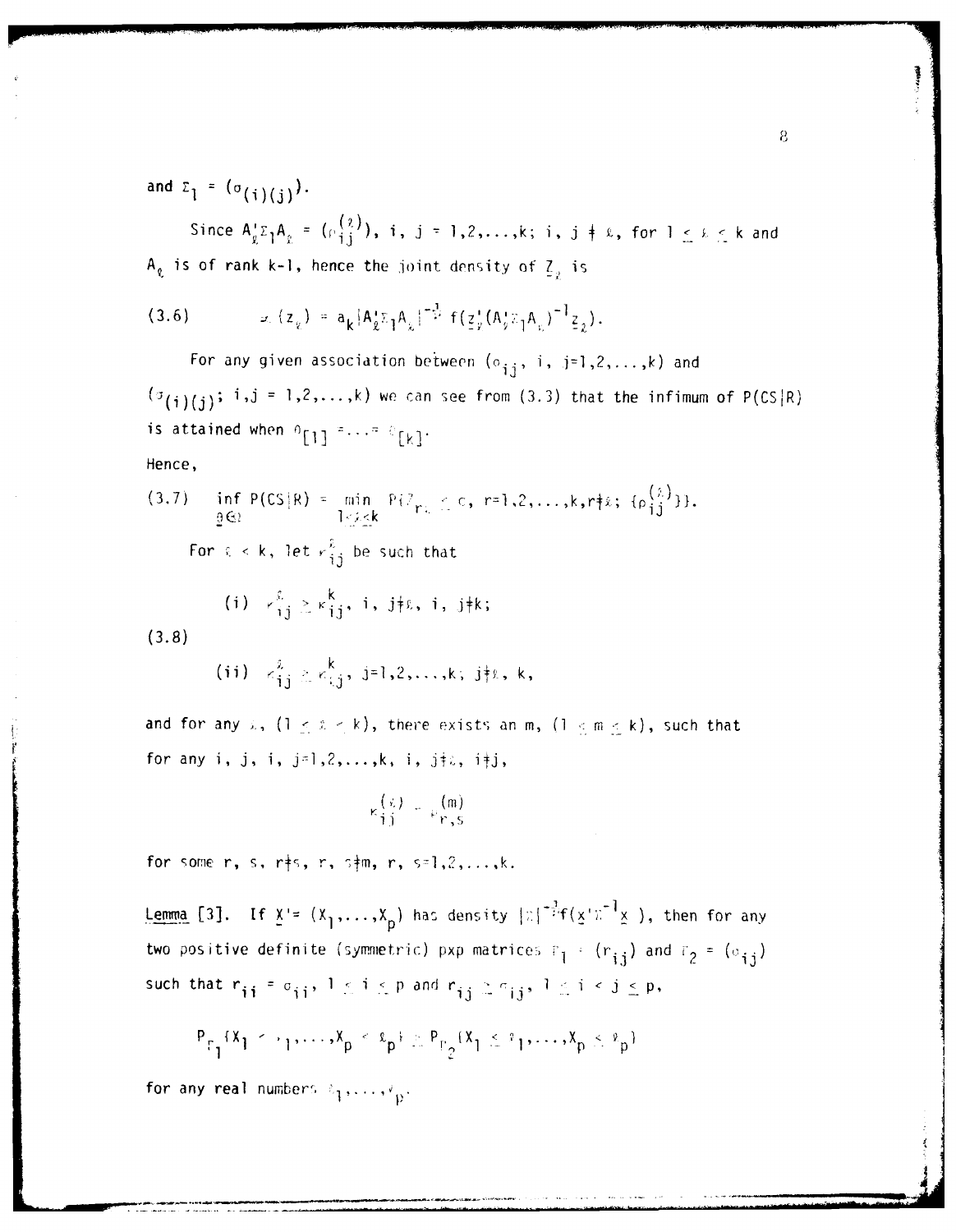By (3.8) and Lemma, we have

(3.9) 
$$
\inf_{\substack{g \in \mathbb{R}^n \\ \int_{\mathbb{R}^d} f(x, k) = 0}} P(f(x, k) - c, r^{m+1}, 2, ..., k; r \nmid r; b, j \nmid t
$$
\n
$$
= P(Z_{rk} \leq c, r \cdot 1, 2, ..., k-1; (c_{ij}^{k}) \cdot \frac{1}{2})
$$
\n
$$
= \int_{\mathbb{R}^n} \cdots \int_{\mathbb{R}^n} a_{k} \left( \frac{k}{j} \right) \left( \frac{1}{j} \right)^k f(z_{k}^{k}(c_{ij}^{k}))^{-1} z_{k} \right) dz_{jk} ... dz_{k-1,k}.
$$

Discussion of Condition  $(3.8)$ 

For computational convenience, we assume that andiag( $\lambda_{\uparrow\uparrow}, \ldots, \lambda_{\uparrow\uparrow}; \ldots;$  $\lambda_{kk}, \ldots, \lambda_{kk}$ ,  $\lambda_{ji} > 0$ , i=1,2,..., $k$ . It also the components  $x_{11}, \ldots, x_{1n_j}$ ;  $\ldots$ ;  $x_{k1}, \ldots, x_{kn_k}$  are independent then the joint distribution g as in (3.1) is multivariate normal (see Kelker [9, p. 18]). Then

$$
A^T \Delta^{-1} A = diag(\frac{n_1}{11}, \frac{n_2}{122}, \dots, \frac{n_k}{k})
$$
 and  

$$
\begin{array}{ccc}\n&\begin{array}{c}\n&\frac{n_1}{1} \\
&\vdots \\
&\frac{n_1}{1} \\
&\frac{n_2}{1} \\
&\frac{n_2}{2}\n\end{array}\n\end{array}
$$
  

$$
B = (A^T \Delta^{-1} A)^{-1} A^{T-1} = \begin{array}{ccc}\n&\begin{array}{c}\n&\frac{n_1}{1} \\
&\vdots \\
&\vdots \\
&\frac{n_1}{k}\n\end{array}\n\end{array}
$$

 $\gamma = BAB' = diag(n_1^{-1}y_1, n_2^{-1}y_2, ..., n_k^{-1}y_k)$ . Then  $y_{ij} = n_i^{-1}y_{ij} = m_i^{-1}$  and  $v_{ij} = 0$  for all  $i + i$ . Let  $m_{(i)}^{-1} = n_{(i)}^{-1}$  (i)(i),  $1 - i - k$  and  $m_{[1]}$  :...  $m_{[k]}$ . Then  $\alpha_{\gamma\gamma} = (m_{(\gamma)}^{-1} + m_{(\gamma)}^{-1})^{-1}$ ,  $1 - \gamma$ ,  $\gamma \geq k$ ,  $\gamma \neq \gamma$ ; and for any  $\gamma$ ,  $1 + \gamma \geq k$ ,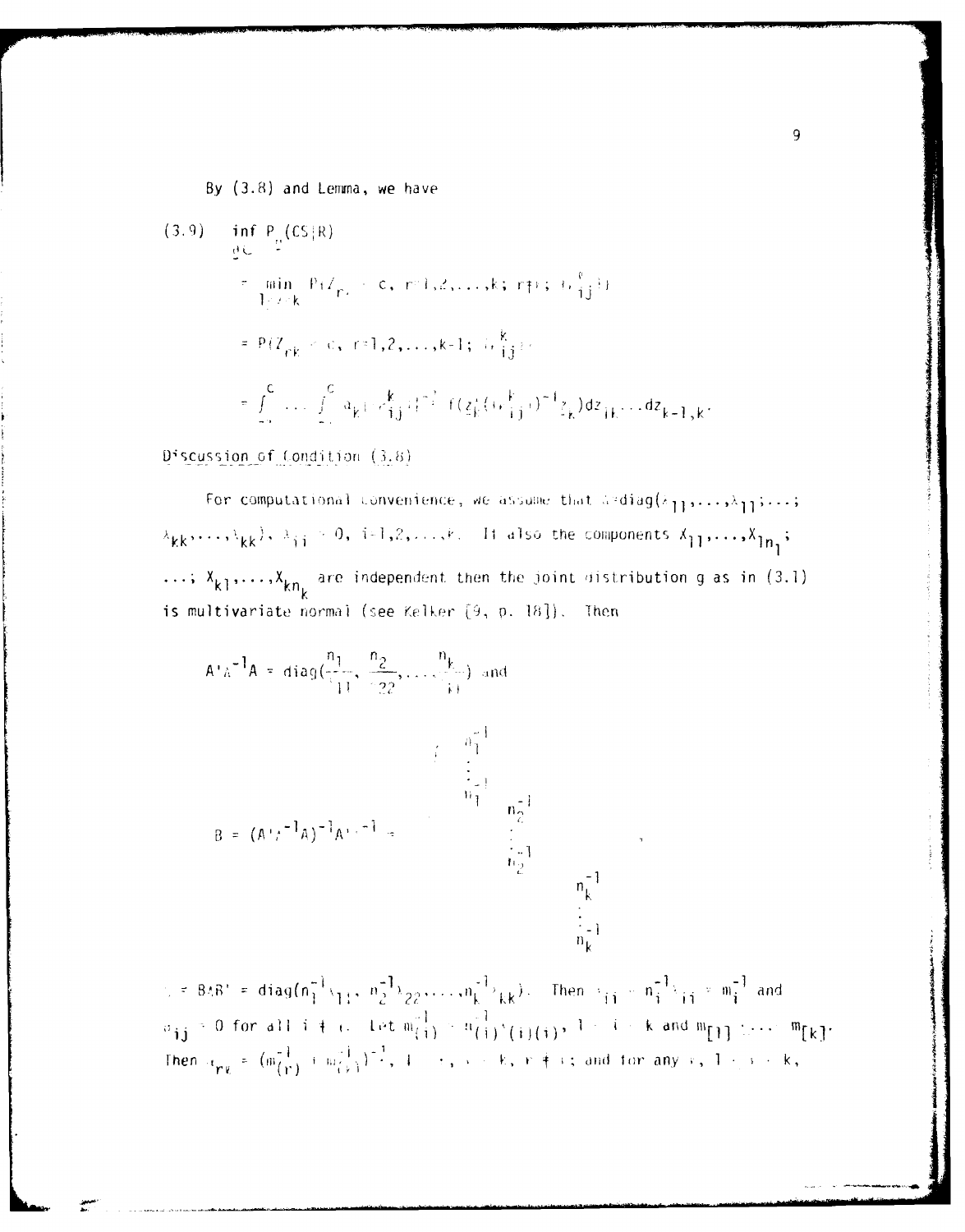$$
\frac{f(z)}{f(z)} = x_1 e^{tx_1} e^{mt_1^2} e^{-mt_1^2} = \frac{1}{(1 + \frac{m}{m}(\frac{1}{2}))^2} \frac{1}{(1 + \frac{m}{m}(\frac{1}{2}))^2}
$$

for  $i \neq j$ ,  $i$ ,  $j \neq k$ . Let

Then, it is easy to check that the condition  $(3.8)$  is satisfied.

Expected subset size for a special case

Let the joint density p as in (3.2) have the form

(3.11) 
$$
p(\chi) = h(\chi^2)^{-1} \chi
$$

where  $r = (r_{ij})$  is positive definite with  $r_{11} = r_{22} = \ldots = r_{kk} = r^2$  and  $\sigma_{ij} = e^2$ , when i i j. and p are known. Let S be the size of the selected subset excluding the hest population. Then the expected subset size is given by

$$
E(S|R) = \sum_{i=1}^{k-1} P(Selecting \pi_{(i)}|R)
$$
  
\n
$$
= \sum_{i=1}^{k-1} P(Y_{(i)} - \max_{1 \leq j \leq k} Y_{(j)} - C_0 \sqrt{2(1-\rho)})
$$
  
\n
$$
= \sum_{i=1}^{k-1} \int_{B_{i}+0} a_{k} (C_{i,j}^{(i)}) e^{-\frac{1}{2}} f(z_{i}^{(i)} C_{i,j}^{(i)}) z_{k} d z_{k},
$$
  
\nwhere  $e_{k} = C_{i}[C_{i}]^{-1}[r] [2^{2}(1-\sqrt{1-\rho})]^{-1}$ ,  $r=1,2,...,k$ ,  $r=1,2,...,k$ ,  $r=1,2,...,k$ ,  $r \neq c$ ,  $1 \leq k \leq k$ ,  
\nand  $e^{(k)}$  defined as in (3.6) is

 $\alpha$  and  $\alpha$  and  $\alpha$ "ij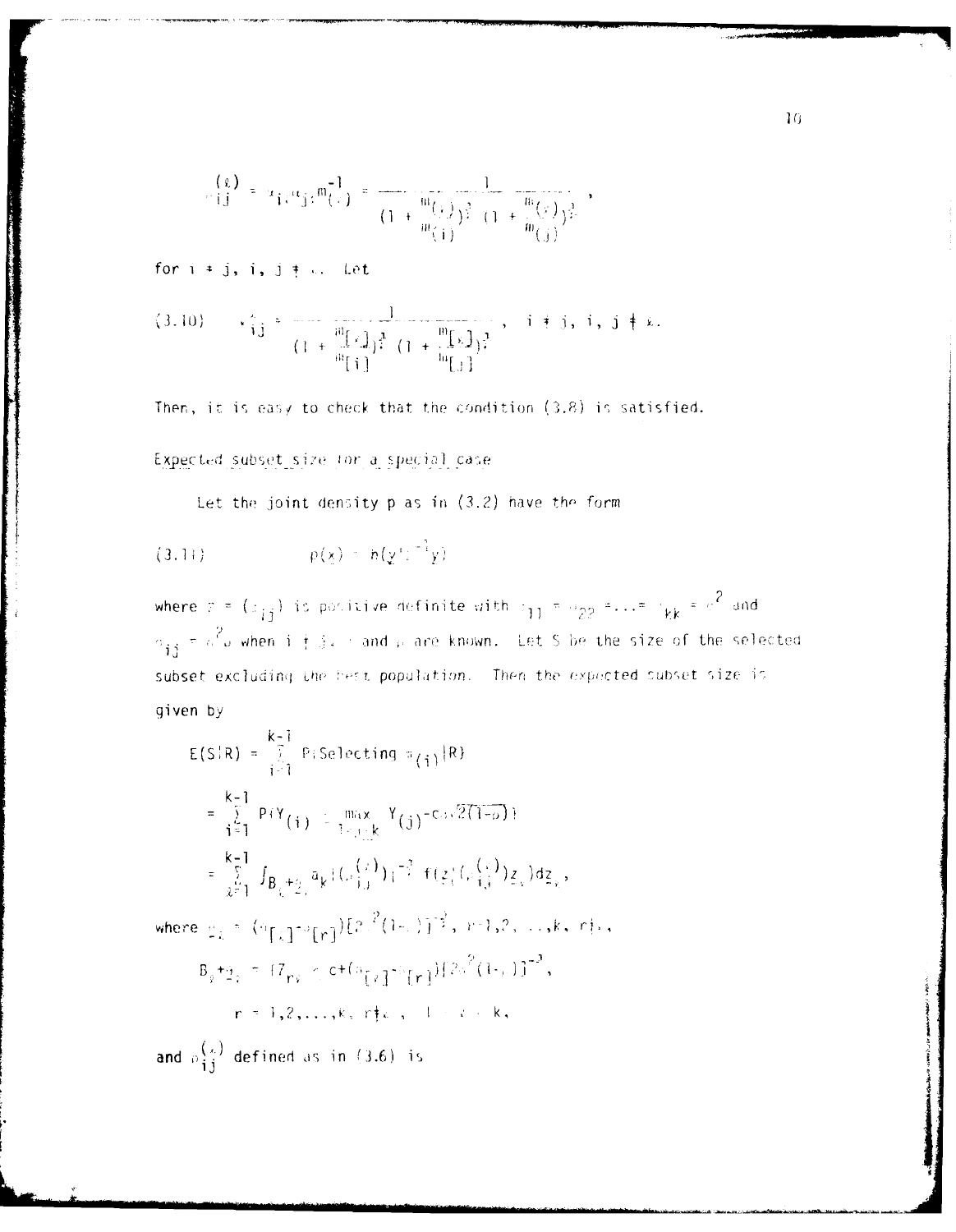$$
\begin{array}{c}\n\left(\frac{1}{2}\right) & \text{if } i = j, i, j \neq i, \\
\frac{1}{2} & \text{if } i \neq j, i, j \neq i.\n\end{array}
$$

We assume that f is strictly decreasing. Then f is Schur-concave [8]. Since  $y \in B$ , and  $x \prec y$  implies  $x \in B$ , hence

$$
\int_{B_{\frac{1}{2}} + \frac{1}{2} \times \mathbb{R}} a_{\frac{1}{2}} \left( \left( \frac{1}{2} \right)^2 \right) \left( \frac{-2}{2} \right) f \left( \frac{1}{2} \right) \left( \frac{1}{2} \right)^2 \right)^{-1} \mathbb{Z}_{g} \big) \, \mathrm{d} \mathbb{Z}_{g}
$$

is a Schur-concave function of  $\frac{1}{2}$ . [10]. From the fact that  $(a_1, a_2, \ldots, a_n) \geq \left(\frac{a_1}{n}\right)(1, \ldots, 1)$  for all vectors a, where  $\underline{a} = (a_1, \ldots, a_n)$ ,  $\underline{b} = (b_1, \ldots, b_n)$  and  $a_1 \geq a_2 \geq \cdots \geq a_n$ ,  $b_1 \geq b_2 \geq \cdots \geq b_n$ ,  $\underline{a} > \underline{b}$  means  $\frac{\ell}{i^{\frac{1}{2}}}a_i \geq \frac{\ell}{i^{\frac{1}{2}}}b_i, \; i = 1,...,n-1, \; \frac{n}{\ell-1}a_i = \frac{n}{i^{\frac{1}{2}}}b_i.$  For any  $\ell, \; 2 \leq \ell \leq k-1$ ,  $(\mathfrak{s}_1,\mathfrak{p}_1,\mathfrak{p}_2,\ldots,\mathfrak{p}_k,\mathfrak{p}_k,\mathfrak{p}_k,\mathfrak{p}_k,\mathfrak{p}_k,\mathfrak{p}_k,\mathfrak{p}_k,\ldots,\mathfrak{p}_k,\mathfrak{p}_k,\mathfrak{p}_k)$  $>$  (0,...,  $\phi$ ), for some  $\phi$ .

But  $\alpha_{[j]} \rightarrow 0$  for  $j > i$  and  $\alpha_{[j]} \rightarrow 0$  for  $j \geq i$ , hence it follows that the supremum of

$$
\int_{B_{\frac{1}{2}} + \frac{1}{2}} a_{\frac{1}{2} + \frac{1}{2}} \left( \omega_{\frac{1}{2}, \frac{1}{2}}^{(\frac{1}{2})} \right) \left( \frac{-\frac{3}{2}}{2} \right) f(\frac{1}{2}) \left( \omega_{\frac{1}{2}, \frac{1}{2}}^{(\frac{1}{2})} \right)^{-1} \frac{1}{2} \left( \omega_{\frac{1}{2}, \frac{1}{2}}^{(\frac{1}{2})} \right) \mathrm{d} \frac{1}{2}
$$

over  $\vee$  occurs when  $\partial [1]$  = ...=  $\partial [k]$ . For  $k = 1$ ,

$$
(0^{[1]})_{-0}^{[3]}\left[\frac{1}{2},\ldots,0^{[1]})_{-0}^{[1]}\left[\frac{1}{2}\right]\right) \quad (0,\ldots,0)
$$

and  $B_1^{\dagger}b_1 \subseteq B_1$ . Hence

$$
\sup_{\substack{g \in \mathbb{R}^n \\ g \neq 0}} F_g(S|R) = \sum_{i=1}^{k-1} \int_{B} a_k |(x_{ij})|^{-\frac{3}{2}} f(\frac{1}{2}(x_{ij}^*)^{-1}z_i) dz_g
$$
  
= (k-1)P\* provided that  

$$
\inf_{\substack{g \in \mathbb{R}^n \\ g \neq 0}} P_g(S|R) = P^*.
$$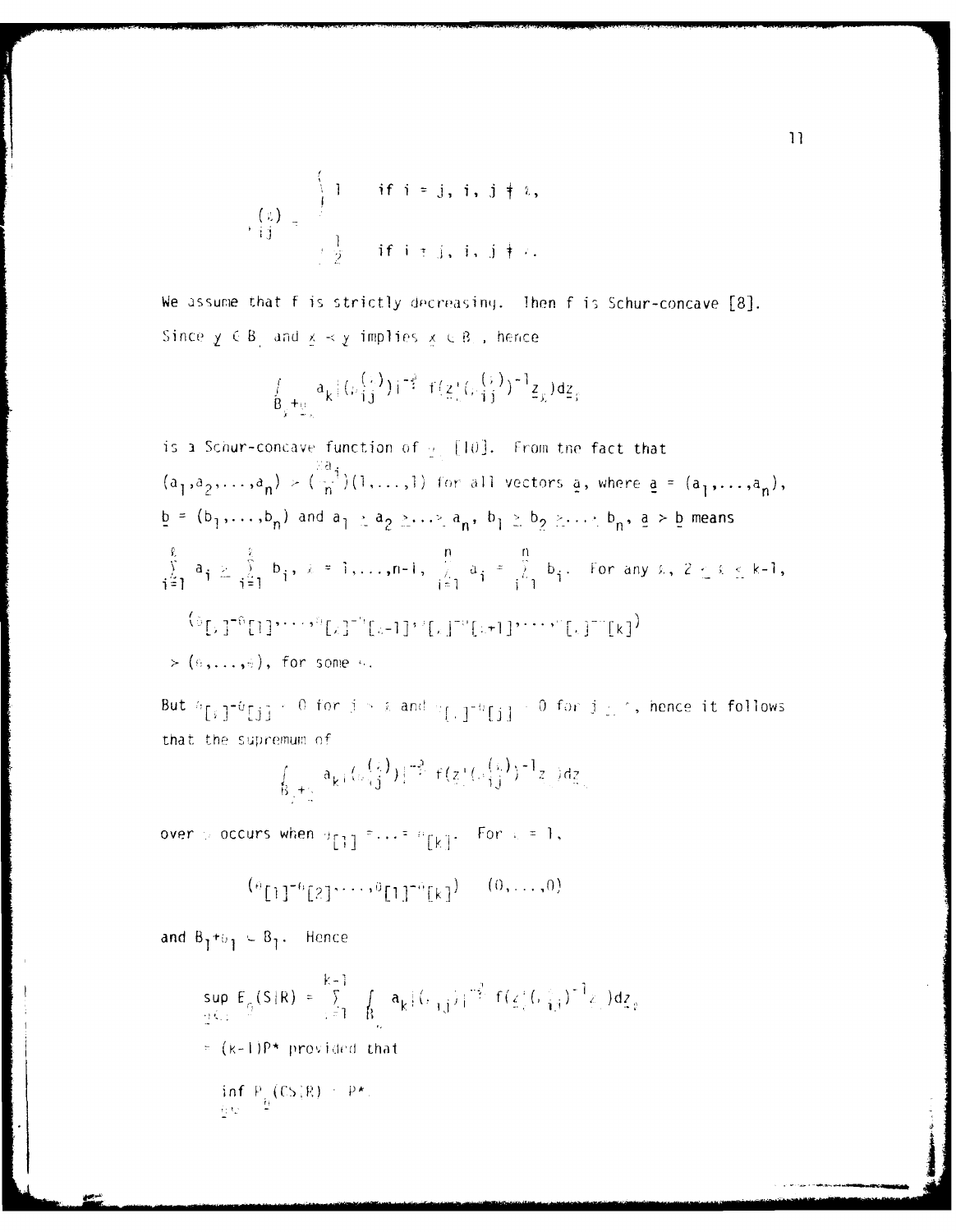Remark: Let  $p$  be the multivariate normal density as in  $(3.11)$ , then f has the required property.

 $3.1.$ Applications to Normal Populations

Let  $\pi_1, \pi_2, \ldots, \pi_k$  be k independent normal populations with means  $\mu_1, \mu_2, \ldots, \mu_k$  and variances  $\sigma_1^2, \sigma_2^2, \ldots, \sigma_k^2$ , respectively. Let  $\sigma_1^2 = \ldots = \sigma_k^2 = \sigma^2$ , where  $s^2$  may or may not be known.

Case (a):  $\sigma^2$  known. We assume without any loss of generality that  $\sigma^2 = 1$ , and for this problem (3.2) assumes the following form:

$$
p(\underline{x}) = (2\pi)^{-\frac{K}{2}}|D|^{-\frac{3}{2}} h((\underline{y} - \underline{u})^{\dagger}D^{-1}(\underline{y} - \underline{v})),
$$

where  $\mu' = (\mu_1, \ldots, \mu_k)$ ,  $h(x) = e^{-x}$ , and  $D = diag(n_1^{-1}, \ldots, n_k^{-1})$ .

Gupta and Huang  $[6]$  proposed the following rule  $R_1$  based on the sample means  $Y_i$  from  $\pi_i$ ,  $i = 1, 2, ..., k$ .

 $R_1$ : Retain  $\pi_{\frac{1}{2}}$  in the selected subset if and only if

$$
Y_{\mathbf{i}} \geq \max_{1 \leq \mathbf{j} \leq \mathbf{k}} (Y_{\mathbf{j}} - c_1 \sqrt{\frac{1}{n_{\mathbf{j}}}} + \frac{1}{n_{\mathbf{j}}}),
$$

where  $c_1 = c_1(k, P^*, n_1, ..., n_k) > 0$  is chosen so as to satisfy the P\*-condition.

For the condition (3.10),  $\lambda_{\hat{i}\hat{j}} = 1$  implies  $m_{\hat{i}}^{-1} = n_{\hat{i}}^{-1}$ ,  $1 \leq i \leq k$ . Therefore any  $x, 1 \leq x \leq k$ ,

$$
\kappa_{ij}^k = \big[ (1 + \frac{n_{i,j}}{n_{[k]}})(1 + \frac{n_{i,j}}{n_{[j]}}) \big]^{-\frac{1}{2}}, i + j, i, j + s,
$$

and

$$
\kappa\frac{\ell}{i}\;(\;{}^\pm\;1\,,\quad 1\;\leq\;i\;<\,k\,,\;\;i\;+\;s\,.
$$

Let  $B_i = (1 + \frac{n[k_i]}{n_{i+1}})^{-\frac{3}{2}}$ ,  $i = 1, 2, ..., k-1$ . Thus  $\frac{k}{13} = \beta_i B_j$ ,  $i \neq j$ ,  $i,j = 1, ..., k-1$ and  $\kappa_{i,i}^k = 1, 1 \le i \le k-1$ .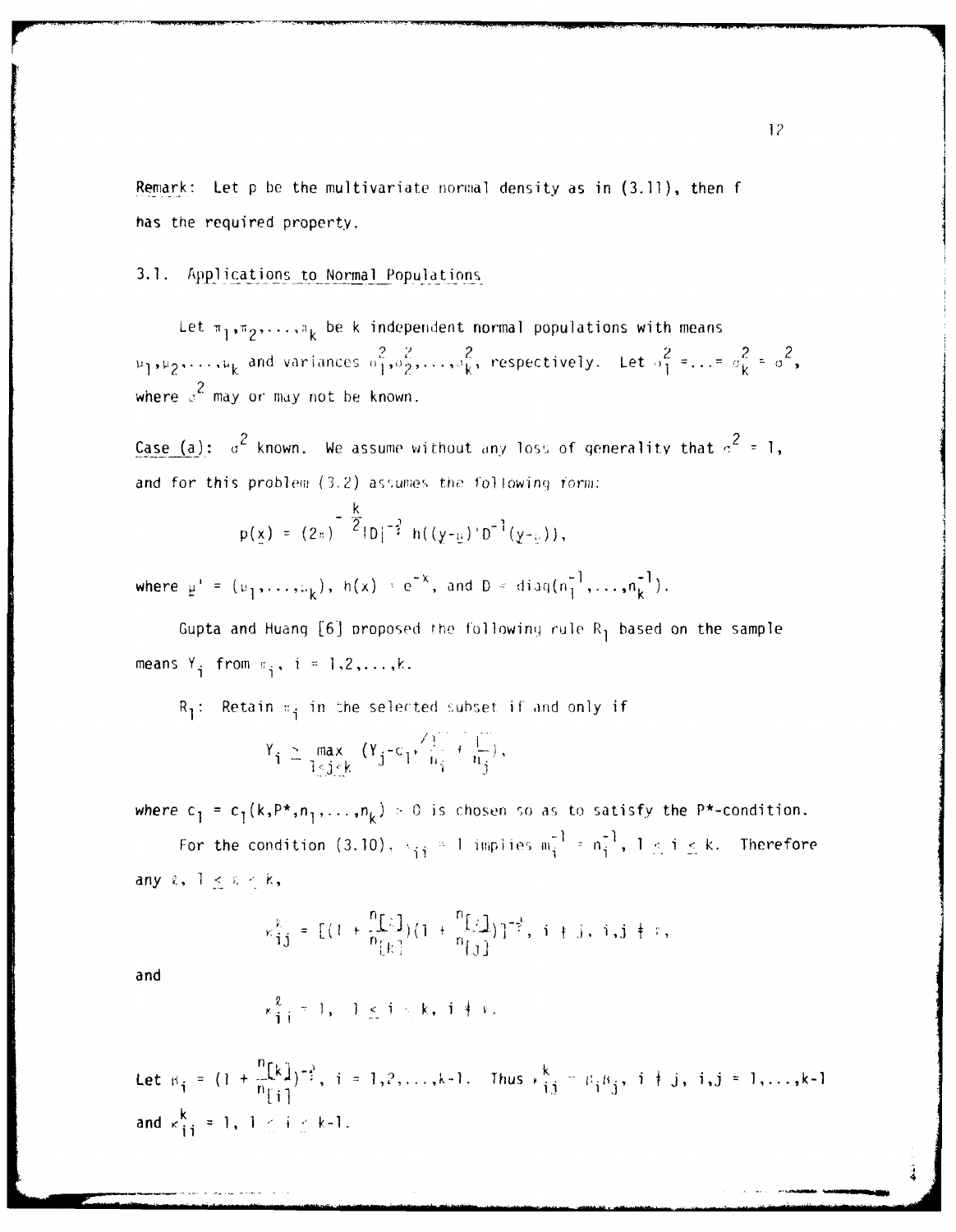**By (3.7),** we have

(3.12) inf 
$$
P(CS|R)
$$
  
\n
$$
= \int_{\infty}^{C_1} \cdots \int_{\infty}^{C_l} (2\pi)^{-\frac{k}{2}} |(\cdot_{ij}^k)|^{-\frac{2}{p}} f(\frac{1}{2k}(\cdot_{ij}^k)^{-1} \frac{1}{2k}) dz_{1k} \cdots dz_{k-1,k},
$$

where  $Z_{jk}$ ,..., $Z_{k-1,k}$  are standard normal random variables with correlation  $r_{rs}^k = B_r B_s$ . It is known that  $Z_{1k}, \ldots, Z_{k-1,k}$  can be generated from k independent standard variates Y<sub>1</sub>,...,Y<sub>k-1</sub>,Y by the transformation

$$
Z_{jk} = (1 - \beta_j^2)^{\frac{3}{2}} Y_j + \beta_j Y,
$$

and then (3.9) is as follows:

(3.13) 
$$
\inf P(CS|R_1) = \int \frac{k-1}{i!} \phi(\frac{c_1 - \beta_1 u}{(1 - \beta_1^2)^{\frac{3}{2}}}) d\phi(u).
$$

Case (b):  $\sigma^2$  unknown. Let s<sup>2</sup> denote the usual pooled estimate of  $\sigma^2$  on  $\sigma$ degrees of freedom. Gupta and Huang [6] proposed the rule  $R_2$  for selecting a subset containing the population associated with the largest  $\mu_4$ 's.

 $R_p$ : Retain  $\mathbb{F}_i$  in the selected subset if and only if

$$
Y_{i} = \max_{1 \leq j \leq k} (Y_{j} - c_{2}s_{y} \sqrt{\frac{1}{n_{j}} + \frac{1}{n_{j}}}),
$$

where  $c_p = c_2(k, P^*, n_1, \ldots, n_k) > 0$  is to be determined so that the P\*-condition is satisfied.

Using the same argument as in case  $(a)$ , we can obtain

(3.14) 
$$
\inf P(CS|R_2) = \int_{0}^{\infty} \int_{-\infty}^{\infty} \frac{k-1}{j-1} \phi \left(-\frac{C_2 u - C_1 x}{\sqrt{1-\frac{C_2}{n-1}}} \right) d\phi(x) d\theta_{\phi}(u)
$$

where  $Q_{\psi}(u)$  denotes the cdf of a  $\chi_{\psi}/\sqrt{u}$  variate.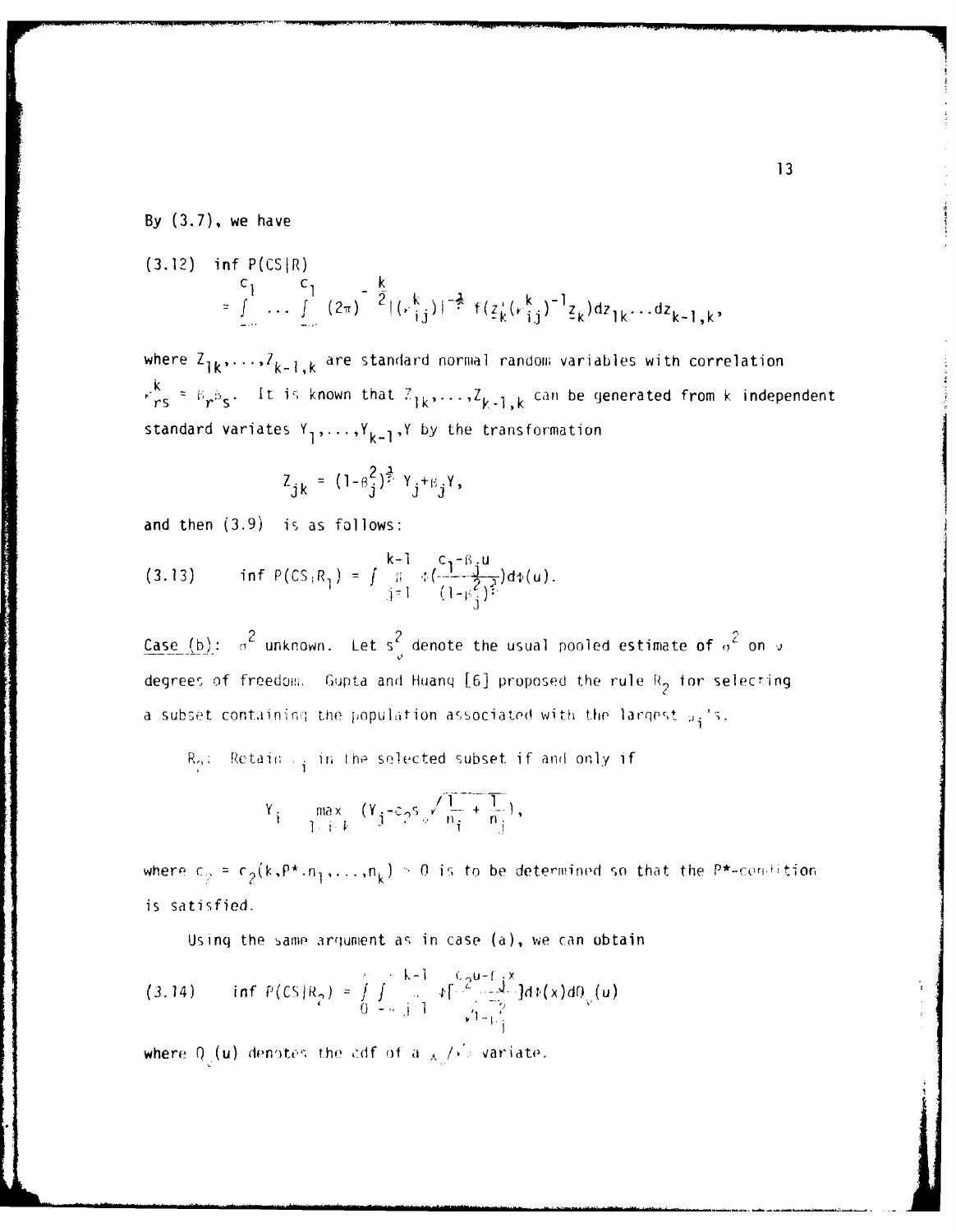# The Evaluation of the Constant  $c_1$  Associated with  $R_1$

Let  $U_1, \ldots, U_{k-1}$  be  $k-1$  standard normal random variables, and the correlation coefficient of  $U_i$  and  $U_j$  be  $\rho$ ,  $i, j = 1, ..., k-1$ , where

<sup>3</sup>

$$
0 = [(1 + \frac{n[k]}{n[1]})(1 + \frac{n[k]}{n[2]})]^{-\frac{3}{2}}.
$$

Using the same notation as before, we have  $\kappa_{ij}^k \ge \rho$ , i,j = 1,...,k-l, hence

$$
P\{Z_{jk} \leq c, i = 1, ..., k-1, \{\kappa_{ij}^k\}\}\
$$
  
\n
$$
\geq P\{U_j \leq c, i = 1, ..., k-1, \{\kappa\}\}
$$
  
\n
$$
= \int_{-\infty}^{\infty} \phi^{k-1} \left(\frac{c - \rho^{\frac{2}{2}} u}{\sqrt{1 - \rho}}\right) d\phi(u).
$$

Equating the above integral to  $P^*$ , values of c are available for the equicorrelated U<sub>i</sub>'s from the tables in Gupta, Nagel and Panchapakesan [7]. These c-values will be greater than the exact  $c_1$ -values satisfying the equations by equating the left hand side of (3.13) to P\*. Some of the exact c<sub>l</sub>-values can be obtained from Taple 1 of Gupta and Huang [6].

# Some Results on Comparisons

Assume that  $\sigma^2 = 1$ . The procedure of Gupta and D. Y. Huang [6] is more efficient than Gupta and W. T. Huang [5] for the case of k **=** 2,  $n_{[1]} = \alpha n_{[2]}, 0 < \alpha < 1.$ 

For **a.2** unknown, Chen, Dudewicz and Lee [2], have proposed a class of procedures as follows:

 $R_{\rm a}$ : Retain  $\pi_{\rm i}$  in the selected subset if and only if

$$
\|Y_j\| \leq \max_{1 \leq j \leq k} \|Y_j - q_a\|_{\mathcal{D}} \sqrt{\frac{1}{n_j} + \frac{1}{a}},
$$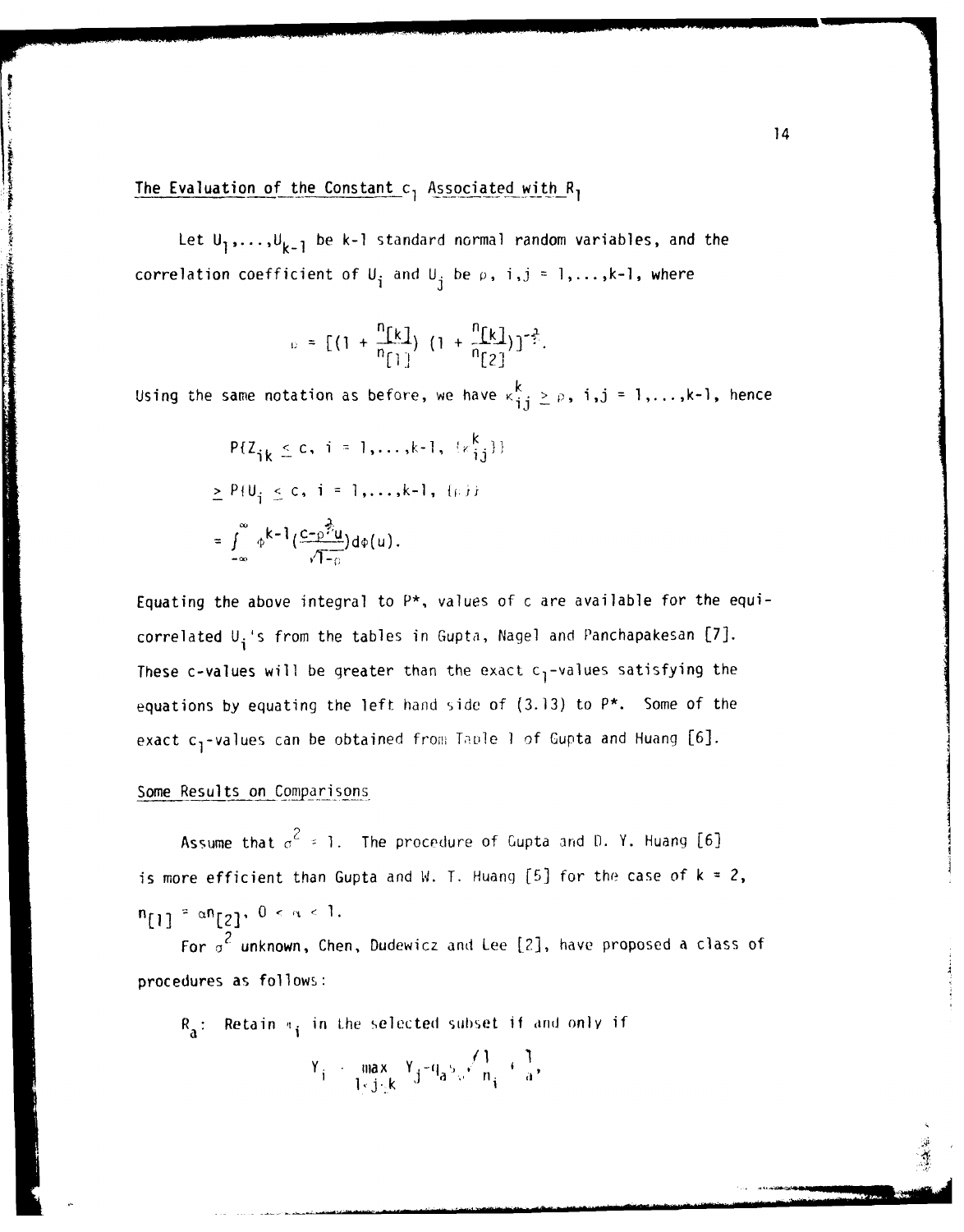where a is any fixed constant such that  $0 < a < \infty$ .

For any fixed  $P^{\star}$ ,  $\frac{1}{k}$  <  $P^{\star}$  < 1, and k = 2,  $n_1$   $\neq$   $n_2$ ,

$$
\inf_{\Omega} P(CS|R_{a}) = \int \Phi\left(\frac{\frac{1}{n_{1}^{2}} + \frac{1}{a}}{\sqrt{\frac{1}{n_{1}} + \frac{1}{n_{2}}}} q_{a}x\right) dQ_{v}(x) = P^{*},
$$

and

$$
\inf_{C_1} P(CS | R_1 = \int_0^1 f(c_1 x) dQ_0(x) = P^*,
$$
\n
$$
\lim_{C_1} \frac{1}{n_1 + n_2} = q_a \sqrt{\frac{1}{n_2 + 1}} + \frac{1}{a}, \quad \text{Since}
$$
\n
$$
\sup_{C_2} E(S | R_a) = \sup_{\{|\frac{1}{2}| \leq 1\}} \frac{2}{P(Y_1 + \frac{max}{1 - \frac{1}{2}}) - q_a s_{\sqrt{x - \frac{1}{2}} + \frac{1}{a}})} = \sup_{C_1} \frac{2}{i^2 + 1} P(Y_1 + \frac{max}{1 - \frac{1}{2}}) = \sup_{C_1} \frac{2}{i^2 + 1} P(Y_1 + \frac{max}{1 - \frac{1}{2}}) = \sup_{C_1} \frac{2}{i^2 + 1} P(Y_1 + \frac{max}{1 - \frac{1}{2}}) = \sup_{C_1} \frac{2}{i^2 + 1} P(Y_1 + \frac{max}{1 - \frac{1}{2}}) = \sup_{C_1} E(S | R_1).
$$

## 4. Selection for Small Variances of Normal Populations

Let  $\pi_1, \pi_2, \ldots, \pi_k$  denote k independent normal populations with unknown variances  $\circ_1^2, \circ_2^2, \ldots, \circ_k^2$ , respectively,  $(\circ_j > 0, i = 1, 2, \ldots, k)$ , and with all means known or unknown. The ordered variances are denoted by  $\sigma_{f11}^2 \sim \cdots \sim_{fk1}^2$ . It is assumed that there is no a priori information available about the correct pairing of the given populations and the ordered parameters  $\sigma^2_{\{i\}}$ . The population with variance equal to  $\sigma_{111}^2$  is called the best population. The goal is to select a non empty subset of the k populations containing the best population. Any such selection will be called a correct selection (CS).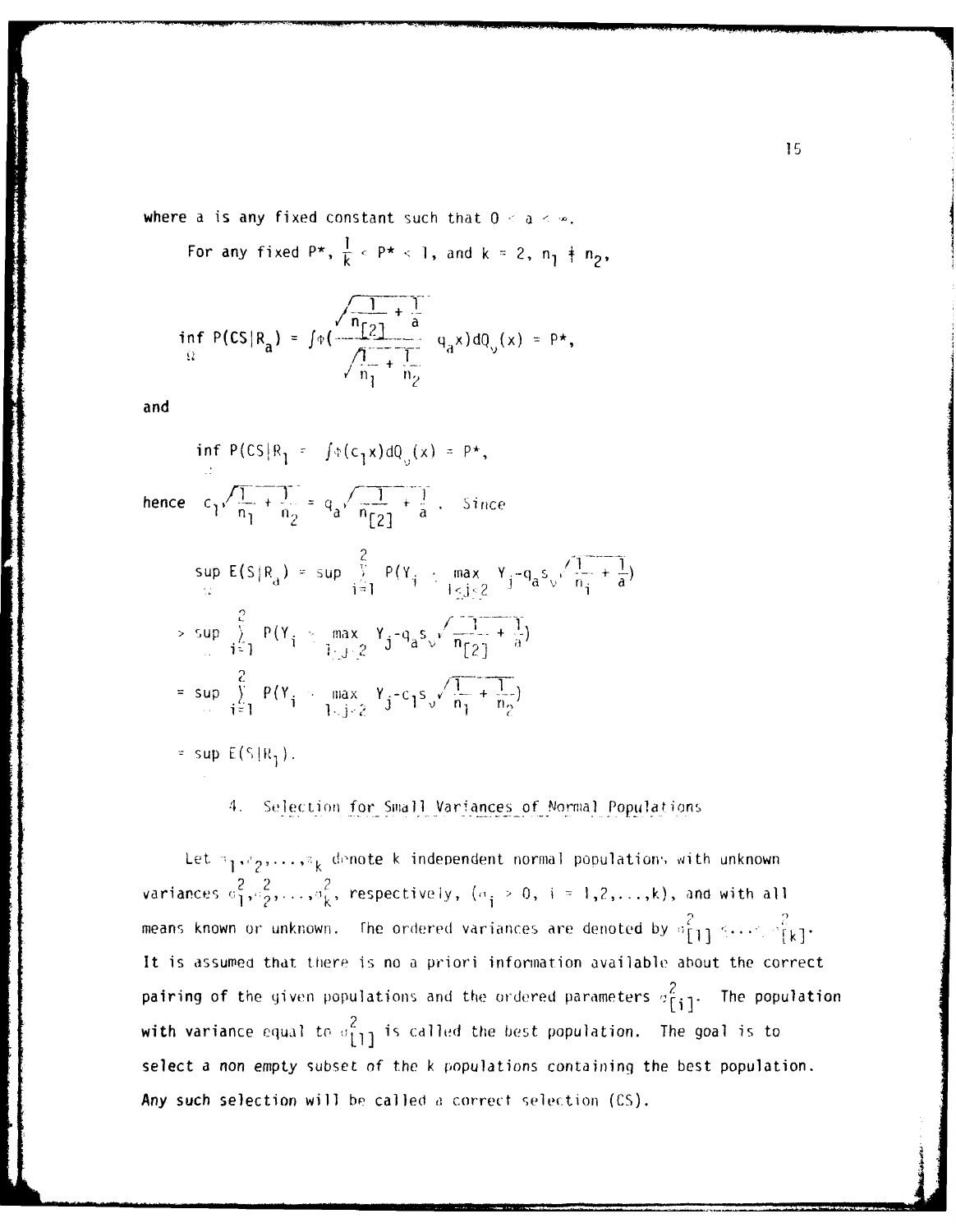Let  $s_1^2, s_2^2, \ldots, s_k^2$  denote the sample variances. Let  $s_{(i)}^2$  denote the (unknown) sample variance that is associated with the ith smallest population variance,  $\mathbb{F}_{\left\lbrace \left. i \right\rbrace}^{2}$  ; let  $\mathbb{F}_{\left\lbrace \left. i \right\rbrace}$  denote the number of degrees of freedom associated with  $s^2_{(i)}$ . Gupta and Sobel [8] have proposed a procedure for this goal. Gupta and Huang [6] obtained a lower bound on the infimum of the correct selection. 4e modify Gupta-Scobel procedure to obtain exact results to satisfy P\*-condition asymptotically and apply the method of Section 2 to obtain an optimal procedure.

 $R_3$ : Retain  $\pi_{\hat{i}}$  in the selected subset if and only if

$$
s_{j}^{2} \leq \min_{1 \leq j \leq k} [(\frac{1}{c_{3}})^{(\frac{1}{\nu_{j}} + \frac{1}{\nu_{j}})^{\frac{3}{2}}} s_{j}^{2}],
$$

where  $c_3$ ,  $(0 < c_3 < 1)$ , is the largest value satisfying the basic P\*-condition.

We shall show how large sample theory can be used to find very good approximations to the required probabilities even for relatively small n. Our principal tools will be the use of the transformation  $y = \log_\rho s^2$  (see [1]), and the approach of certain multivariate distributions to multivariate normal distributions.

S. Let  $X_i = \log_{\rho} \frac{1}{2}$ , i = 1,2,...,k. It is known (see [8]) that the

expectation and variances are

$$
EX_{i} = -(\frac{1}{v_{i}} + \frac{1}{3v_{i}^{2}}) + 0(\frac{1}{v_{i}^{2}}) - \frac{1}{i}
$$
  

$$
Var(X_{i}) = \frac{d^{2}}{dx^{2}} [log_{e}f(x)]|_{x = \frac{v_{i}}{2}}
$$

$$
= \frac{2}{v_{i}} + \frac{2}{v_{i}^{2}} + \frac{4}{3v_{i}^{3}} + 0(\frac{1}{v_{i}^{2}})^{5} + \frac{2}{i}, i = 1, 2, ..., k,
$$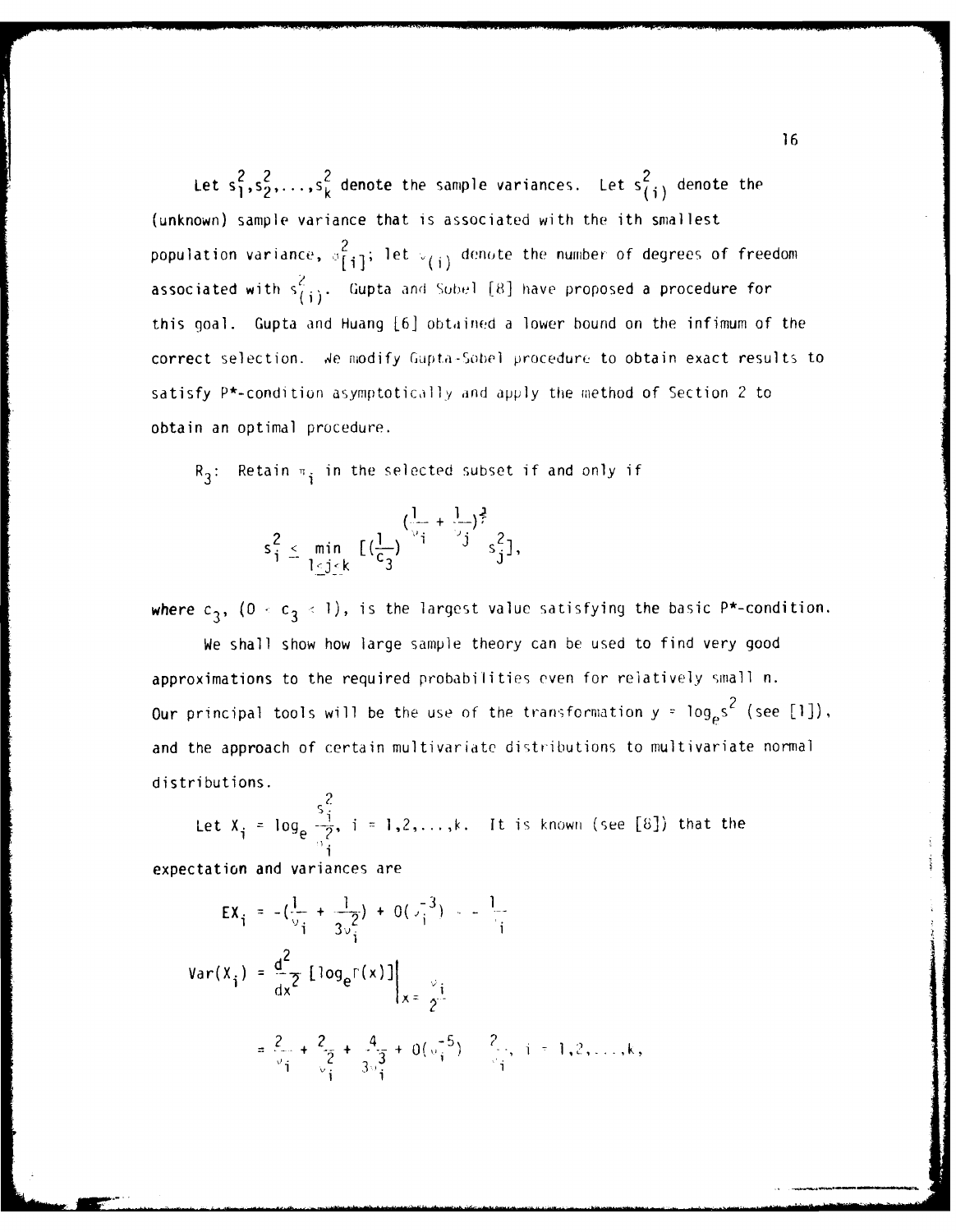and

$$
E(X_{j}-X_{j}) = \frac{1}{\nu_{j}} - \frac{1}{\nu_{i}},
$$
  
 
$$
Var(X_{j}-X_{j}) = \frac{2}{\nu_{i}} + \frac{2}{\nu_{j}}, \text{ for } j = 1,2,...,k; j \neq i.
$$

**Thus** 

$$
(\frac{9}{2}i)^{\frac{3}{2}}
$$
 log  $\frac{s_i^2}{s_i^2}$ 

is asymptotically distributed as a standard normal variable  $Z_{\mathbf{i}}$  as  $\vee_{\mathbf{i}} \rightarrow \infty$ .

Since

$$
\frac{s_{\mathbf{i}}^2}{\sigma_{\mathbf{i}}^2} \leq (\frac{1}{c_3})^{(\frac{1}{v_1} + \frac{1}{v_3})^{\frac{3}{2}}} \frac{s_3^2}{\sigma_{\mathbf{j}}^2}, \quad \mathbf{j} = 1, 2, ..., k, \quad \mathbf{j} \neq \mathbf{i}
$$

is equivalent to

$$
Z_{\mathbf{i} \mathbf{j}} \leq \frac{1}{\sqrt{2}} \log \frac{1}{c_3} + \frac{\frac{1}{\sqrt{3}}}{\frac{1}{\sqrt{2}} \cdot \frac{1}{\sqrt{3}}}, \quad \mathbf{j} = 1, 2, ..., k, \quad \mathbf{j} \neq \mathbf{i},
$$

where

$$
Z_{\mathbf{i}\mathbf{j}} = (X_{\mathbf{i}} - X_{\mathbf{j}} + \frac{1}{v_{\mathbf{i}}} - \frac{1}{v_{\mathbf{j}}})(\frac{2}{v_{\mathbf{i}}} + \frac{2}{v_{\mathbf{j}}})^{-\frac{3}{2}}, \text{ for } 1 \leq \mathbf{i} \leq \mathbf{j} \leq \mathbf{k}, \mathbf{i} \neq \mathbf{j}, \text{ and}
$$

$$
\kappa_{ij}^{k} = \frac{1}{\sqrt{\frac{v_{[k]}}{(1 + \frac{v_{[k]}}{v_{[i]}})(1 + \frac{v_{[k]}}{v_{[i]}})}}} = r_{ik} r_{jk}, i, j = 1,..., k-1, i + j.
$$

Hence we can apply the results in Section 3 to prove

inf P(CS{R<sub>3</sub>}  $\approx \int_{-\infty}^{\infty} \frac{k-1}{j!} \pi(\frac{c_{k,j} - r_{jk})}{(1 - r_{jk}^2)^{\frac{1}{2}}} dt(u)$ ,

where

$$
c_{kj} = \frac{1}{\sqrt{2}} \log \frac{1}{c_3} + \frac{\sqrt{2}k \sqrt{2}}{\sqrt{\frac{1}{\sqrt{2}} + \frac{2}{\sqrt{2}}}} , \quad j = 1, ..., k-1.
$$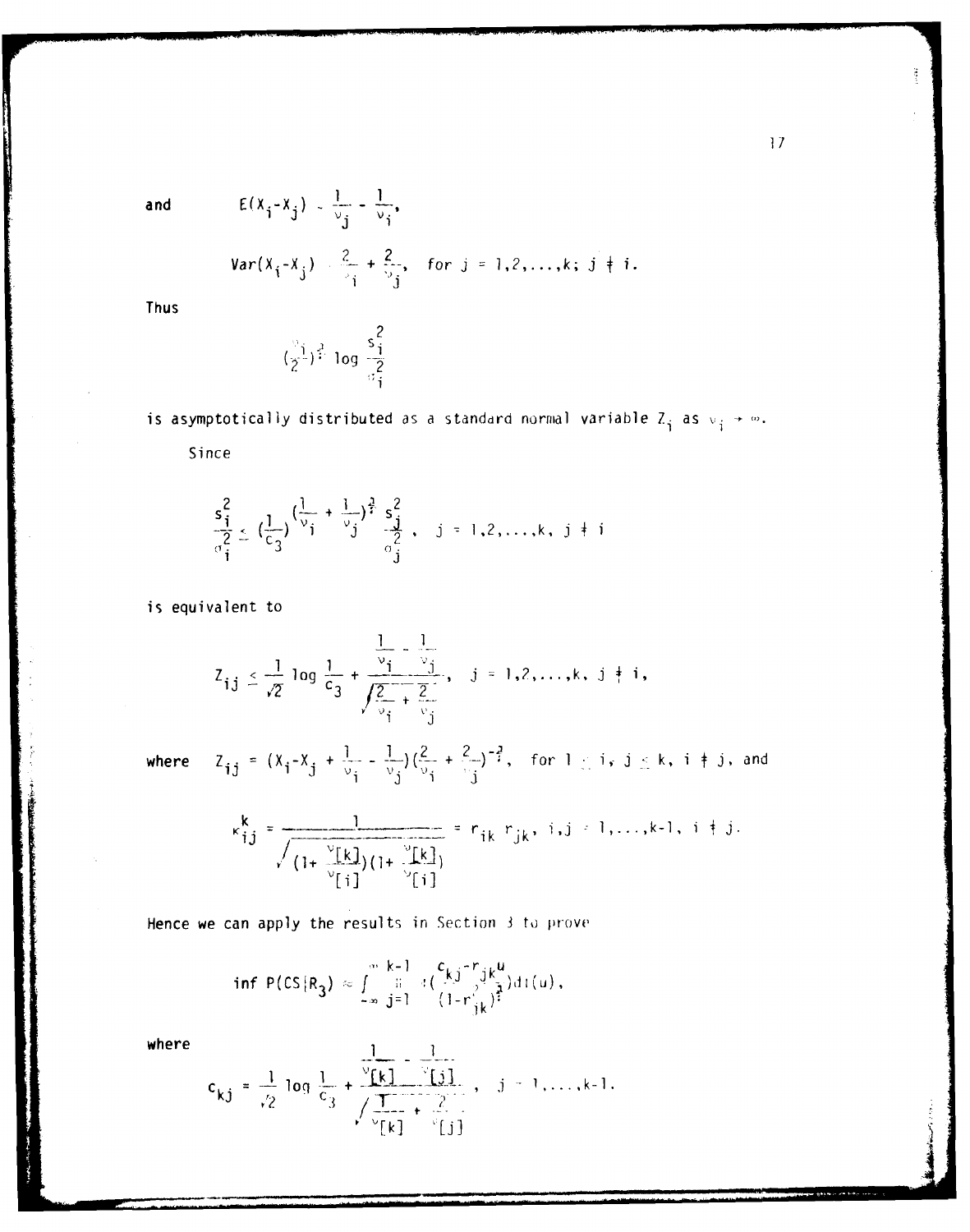It should be pointed out that for equal sample size case, Gupta and Sobel [8] compared the exact value and the asymptotic values of the constant  $c_3$  to see how close they are.

For any i,  $1 \le i \le k$ , let  $\frac{1}{i}$   $\frac{1}{i}$  and  $I_{ij} = \frac{s_i^2}{s_i^2}$  for  $1 \le j \le k$ ,  $j \ne i$ . We can find the joint density of  $T_{ij}$ ,  $j = 1, 2, ..., k$ ,  $j \neq i$ . We can construct an optimal procedure based on  $T_{\hat{i}\hat{j}}$ 's using the method of Section 2.

#### Selection Procedures in Two-Way Layouts  $5.$

Let  $\pi_1, \pi_2, \ldots, \pi_k$  be k populations. For a two-factor complete block design with one observation per cell, we express the observable random variables  $X_{i_{1},i_{2}}$  (i = 1,2,...,k;  $i = 1,...,n$ ) as

(5.1) 
$$
X_{\mathbf{i} \alpha} = \mu + \mu_{\alpha} + \mu_{\mathbf{i} \alpha} + \mu_{\mathbf{i} \alpha} + \mu_{\mathbf{i} \alpha} + \mu_{\mathbf{i} \alpha} = 0,
$$

where  $\mu$  is the mean-effect,  $\mu_1, \ldots, \mu_n$  are the block effects (nuisance parameters for the fixed effects model or random variables for the mixed effects model),  $i_1, \ldots, i_k$  are the treatment effects, and the  $i_{j_1}$  are the error components. Let  $X_{j,1},...,X_{j,p}$  denote the n independent observations from the ith population  $\pi_{\mathbf{i}}$ . Let the joint density of  $X_{11}, \ldots, X_{1n}$ ;  $X_{21}, \ldots$ ,  $x_{2k};...; x_{k1},...,x_{kn}$  be of the following form:

(5.2) 
$$
c_k |\lambda|^{-\frac{3}{2}} g(\underline{x} - \underline{\theta})^{\frac{1}{2}} \Delta^{-1}(\underline{x} - \underline{\theta}))
$$

where  $x' = (x_{11},...,x_{1n};...,x_{k1},...,x_{kn}),$  and  $v' = (v_{11},...,v_{1n};...,v_{k1},...,v_{kn}),$  $\theta_{\mathbf{i}\alpha} = \pi + \varphi_{\alpha} + \pi_{\mathbf{i}}, \ \mathbf{i} = 1, 2, ..., k; \ \alpha = 1, ..., n$ , and 2 is a known positive definite matrix,  $c_k$  is determined such that (5.2) is a density.

Our purpose is to study some selection procedures to select a subset of a random size containing the "best" treatment. The quality of the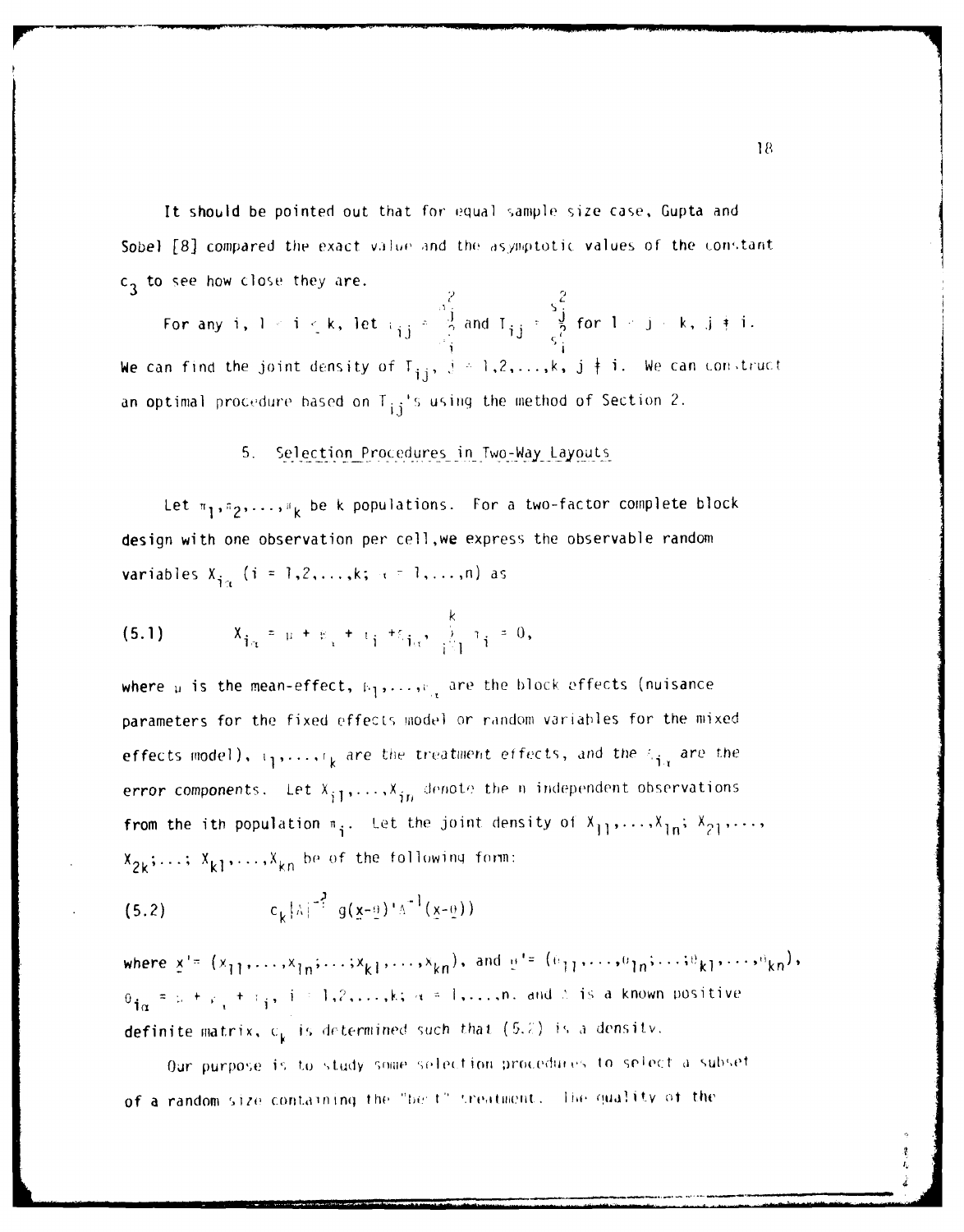treatment is judge by the largeness of the  $r_i$ 's.

Let  $\tau_{[1]}$   $\cdots$   $\tau_{[k]}$  be the actual ranked  $\tau$ 's (which are unknown), and let

$$
Z_i = x_i - \bar{x}
$$
 where  $x_i = \frac{1}{n} \sum_{j=1}^{n} x_{ij}$ ,  $i = 1,...,k$ ; and  $\bar{x} = \frac{1}{k} \sum_{i=1}^{k} x_i$ .

We denote the ordered values of the Z<sub>i</sub>'s by Z<sub>*[1]*</sub>  $\leq$ ... $\leq$  Z<sub>*[k]*</sub> and let  $Z(i)$  be the random variable associated with  $T[i]$ ,  $i = 1,...,k$ .

By a similar argument as in Section 3, we know that  $Z_i$  is the generalized least square estimator of  $\tau_3$ .

Let  $\underline{Z} = \underline{F}\underline{y}$ , where  $\underline{E}' = (\underline{F}_1, \ldots, \underline{F}_k)_{k \in \mathbb{N}}$  with rank  $k, \underline{y}' = (x_{11}, \ldots, x_{1n};$ **... " X** l . . Xkn) ' 1n \_ - 1-l ] ... . ]- l - ,lkl )  $k_1$ **,...,x**<sub>kn</sub>), and  $E'_i = (-\frac{1}{k_0}, \ldots, -\frac{1}{k_0}; \ldots; \frac{1}{n} (1-\frac{1}{k}), \ldots, \frac{1}{n} (1-\frac{1}{k}); \ldots;$  $\frac{1}{2}$   $\frac{1}{2}$   $\frac{1}{2}$  for  $\frac{1}{2}$  i i  $\frac{1}{2}$ kn"'"-kn

Then the joint density of  $Z_1,\ldots,Z_k$  is of the form:

(5.3) 
$$
b_k |z_1^{-\frac{1}{2}} h((z-\overline{z})^+)^{-1}(z-\overline{z}))
$$

where  $z' = (z_1, \ldots, z_k)$ ,  $z' = (z_1, \ldots, z_k)$  and  $\sum_{k \neq k} z_k = E \wedge E' = (e_{ij}).$ 

The methods to construct selection procedures are the same as in Section **3.**

#### References

- **[1]** Bartlett, M. S. and Kendall, D. G. (1946). The statistical analysis of variance **-** heterogeneity and the logarithmic transformation, supplement to the journal of the Royal Statistical Society 8, Part I, 128-38.
- [2] Chen, H. J., Dudewic7, E. **J.** and Lee, Y. J. (1975). Subset selection procedures for normal means under unequal sample '.izes. Mimeograph Series No. 75-5, Dept. of Math. **Sciences, Memphis State Univ.**, Tenn.
- [3] Das Gupta, S., Eaton, M. L., Olkin, **I.,** Perlman, M., Savage, L. J. and Sobel, M. (1970). Inequalities on the probability content of convex regions for elliptically contoured distributions. Proc. of the Sixth Berkeley Symposium on Mathematical Statistics and Probability.
- [4] Dudewicz, E. J. (1974). A note on selection procedures with unequal observation numbers. **Zastosowania Mathematyki 14, No. 1, 31-35.**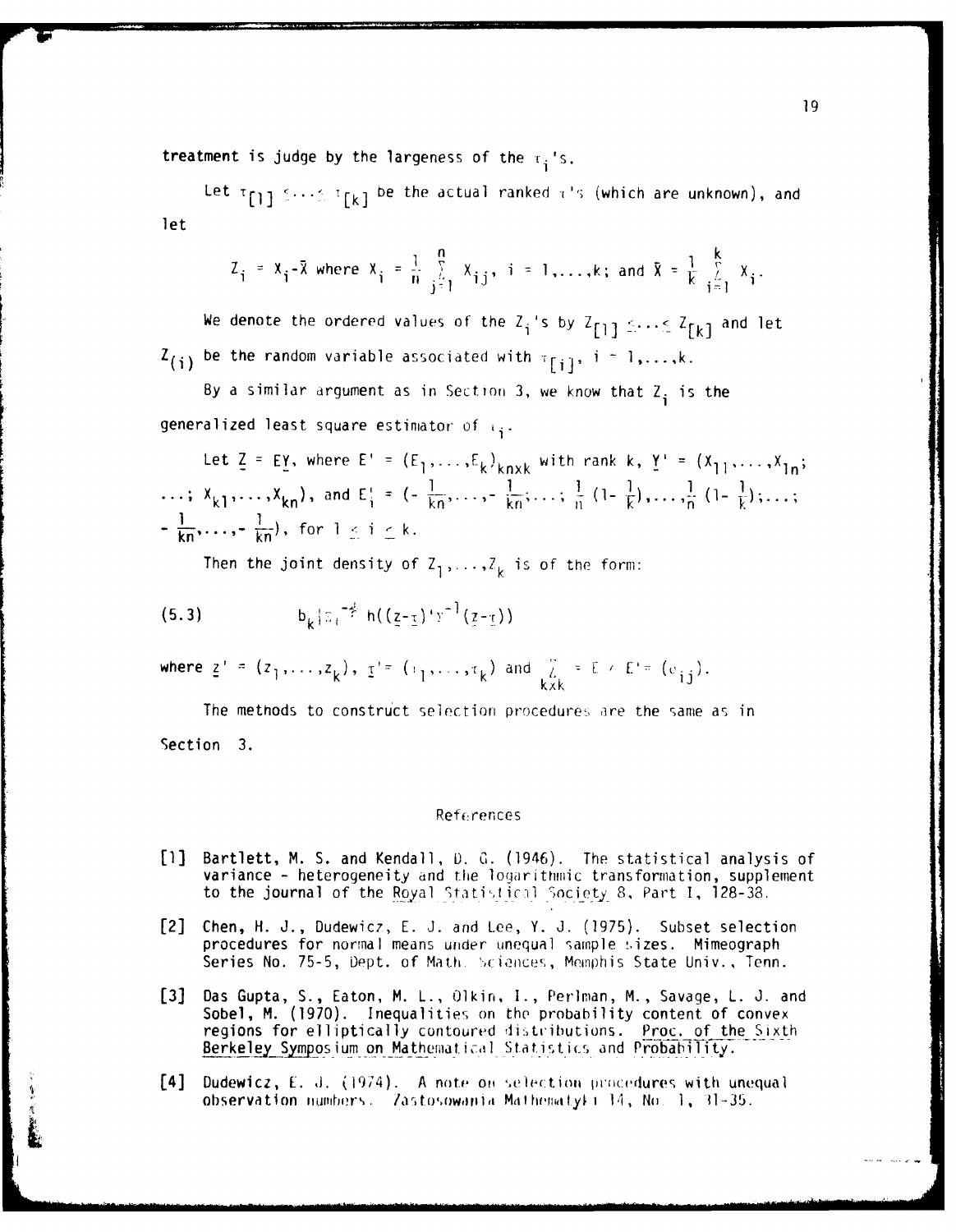- **[5]** Gupta, S. S. and Huang, W. T. (1974). A note on selecting a subset of normal populations with unequal sample sizes. Sankhyd, Ser. A, 36, 389-396.
- [6] Gupta, S. S. and Huang, D. Y. (1976). Subset selection procedures for the means and variances of normal populations: unequal sample sizes case. To appear in Sankhya.
- [7] Gupta, S. S., Naqel, K. and Parchapakesan, S. (1973). On the order statistics from equally correlated normal variables. Biometrika 60, 403-413.
- [8] Gupta, S. S. dnd Sobel, M. **()962).** On selecting a subsot containirq the population with the smallest variance. Biometrika 49, 495-507.
- [9] Kelker, D. (1968). Distribution theory of spherical distributions and some characterization theoreas. Michigan State University, Technical Report Rm-210, *DK-1.*
- [10] Marshall, A. W. and Olkin, **1.** (1974). Majorization in multivariate distributions. Ann. Math. Statist. 2, 1189-1200.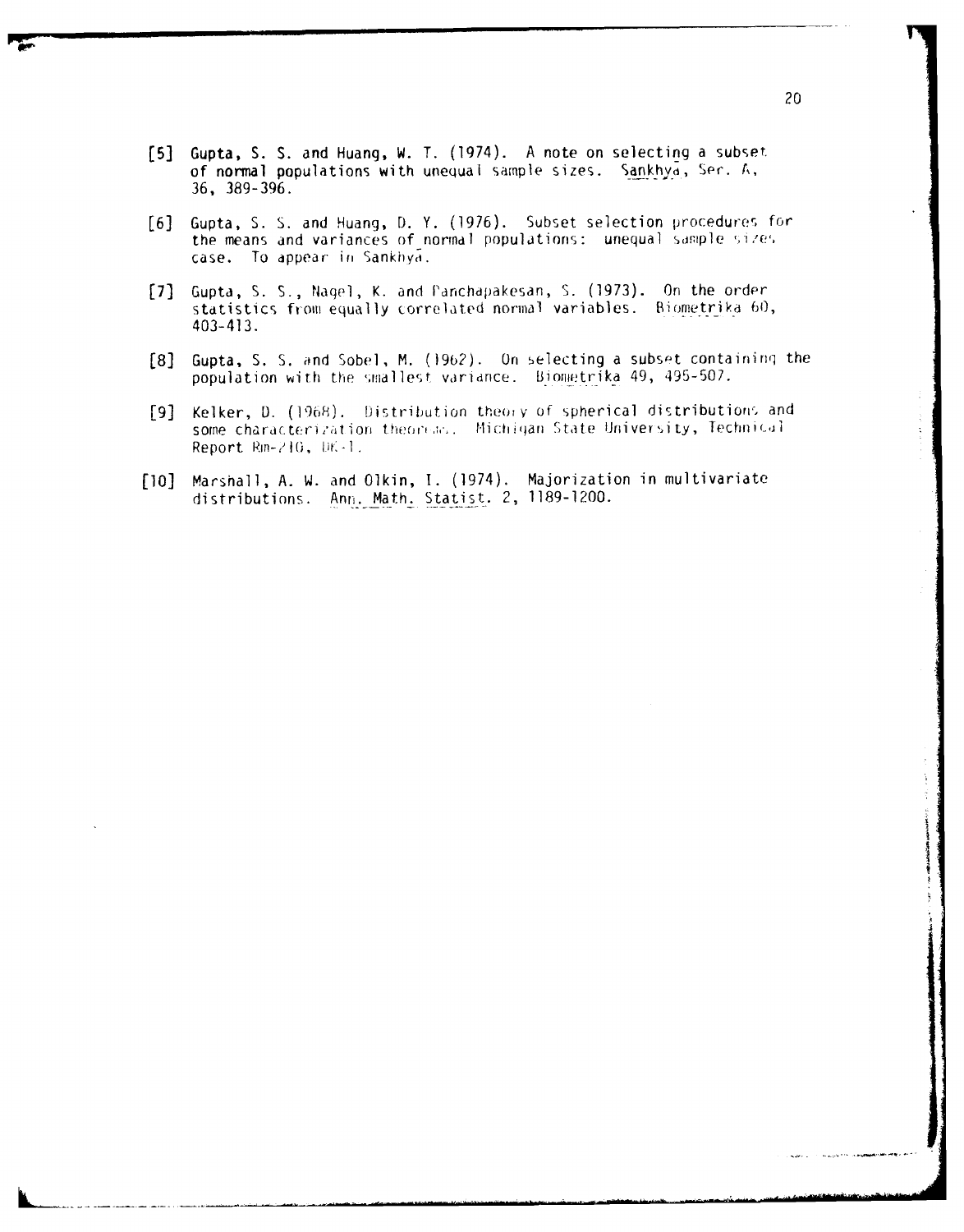Unclassified SECURITY CLASSIFICATION OF THIS PAGE (When Date Entered) READ INSTRUCTIONS<br>BEFORE COMPLETING FORM **REPORT DOCUMENTATION PAGE** REPORT NUMBER **Z GOVT ACCESSION NO.** RECIPIENT'S CATALOG NUMBER Mimeograph Ser TITLE (and Subtillat **YPE OF REPORT & PERIOD COVERED** Some Multiple Decision Problems in Analysis of Variance • r Technical  $\gamma e_{P} \tau$ . PERFORMING ORIG **ORT NUMBER** Mimeo. Series #458 **AUTHOR(A) CONTRACTOR GA** Shanti S./Gupta and NØØØ14-67-A-Ø226*-ФФ1* Huanc NØØØ14-75-C-Ø455 PERFORMING ORGANIZATION NAME AND ADDRESS **PROGRAM ELEMENT PROJECT TASK**<br>AREA & WORK UNIT HUMBERS  $\overline{10}$ . Purdue University Deparmtent of Statistics W. Lafayette, IN 47907  $NR - B42 - 243$ IT CONTROLLING OFFICE NAME AND ADDRESS 12 REPORT DATE Office of Naval Research  $J$ ulg  $76$ NUMBER OF PAGES Washington, DC  $\frac{20}{15}$  security class (of this ispan) IT MONITORING AGENCY NAME & ADDRESSED Sufferent from Controlling Officer Unclassified DECLASSIFICATION DOWNGRADING 16. DISTRIBUTION STATEMENT (of this Report) Approved for public release, distribution unlimited. 17. DISTRIBUTION STATEMENT of the abstract entered in Block 10, If different from Report) **18 SUPPLEMENTARY NOTES** 19 KEY WORDS (Continue on reverse alde if nocessary and identify by block number) flocally best, selection procedures, correct selection, generalized ES estimates, Schur-concave functions, unequal sample sizes.  $74.794 505$ Thetha sub  $\frac{1}{1}$ 20 A TRACTICONUMUS ON TOURS and If the case of the Indicate of the Canalysis of Variance Lests are applied, they do not supply the information that the experimenter aims at. If, for example, in one-way ANGVA the hypothesis is rejected in actual application of the F-test, the resulting conclusion that the true means  $\sigma_3, \ldots, \sigma_k$  are not all equal, would by itself usually be intufficient to satisfy the experimenter In fact his problems would begin at this stage. The experimenter may desire<br>to select the "best" population or a subset of the glood" populations; he may<br>like to rank the populations in order of "doodness" or he may like t FORM 1473 FOLTION OF FROM 85 IS DRIVER TE nn